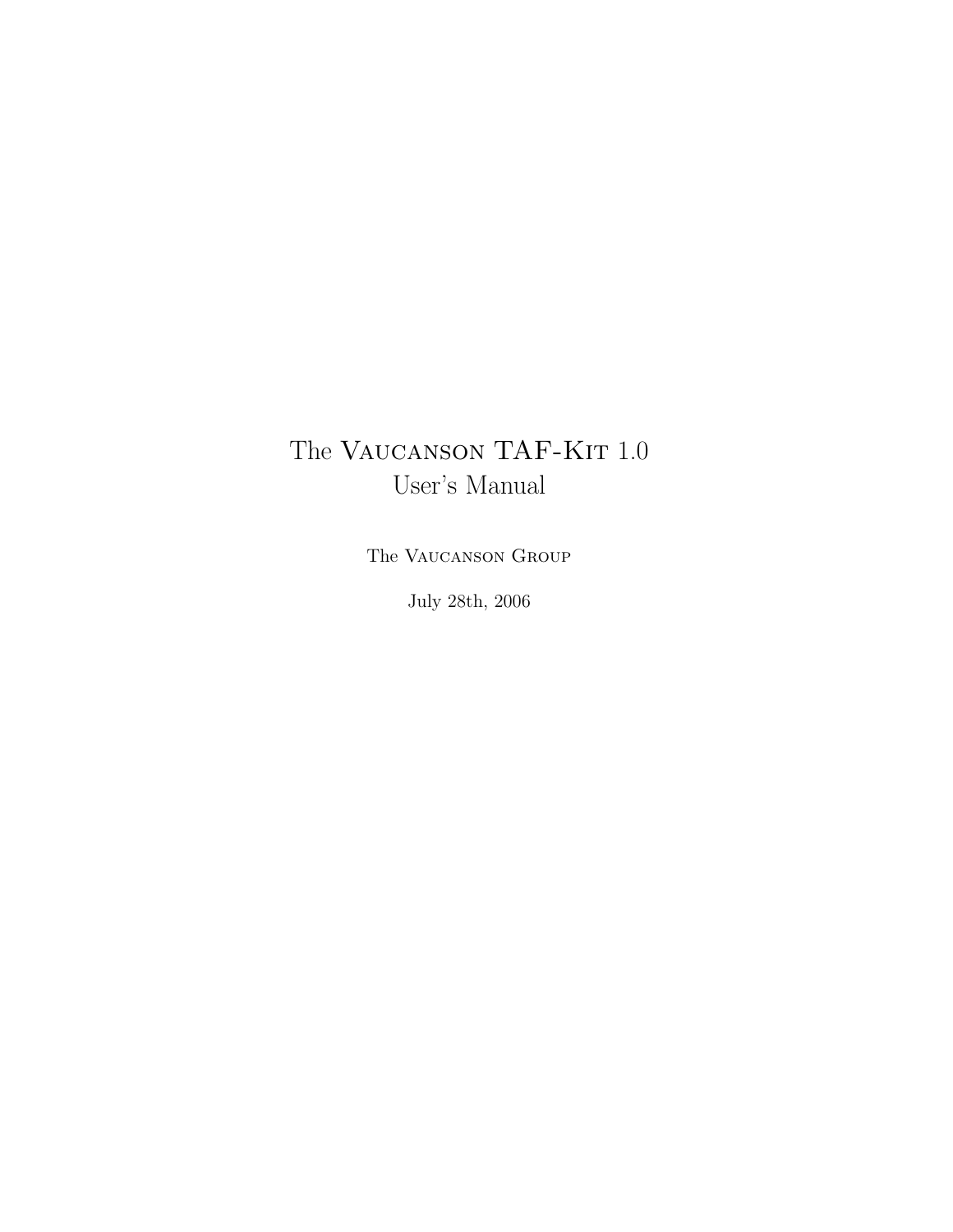# **Contents**

| <b>Contents</b><br>1    |                                   |                     |                                                                                                                       |                    |  |  |  |  |  |  |  |
|-------------------------|-----------------------------------|---------------------|-----------------------------------------------------------------------------------------------------------------------|--------------------|--|--|--|--|--|--|--|
| $\mathbf{1}$            | 1.1<br>1.2                        | <b>Installation</b> |                                                                                                                       | $\bf{3}$<br>3<br>3 |  |  |  |  |  |  |  |
| $\overline{\mathbf{2}}$ | The Vaucanson toolkit<br>$\bf{4}$ |                     |                                                                                                                       |                    |  |  |  |  |  |  |  |
|                         | 2.1                               |                     | Boolean automata                                                                                                      | $\overline{5}$     |  |  |  |  |  |  |  |
|                         |                                   | 2.1.1               | <b>First Contacts</b>                                                                                                 | $\overline{5}$     |  |  |  |  |  |  |  |
|                         |                                   | 2.1.2               |                                                                                                                       | 6                  |  |  |  |  |  |  |  |
|                         |                                   | 2.1.3               |                                                                                                                       | 10                 |  |  |  |  |  |  |  |
|                         |                                   | 2.1.4               |                                                                                                                       | 11                 |  |  |  |  |  |  |  |
|                         | 2.2                               |                     |                                                                                                                       | 12                 |  |  |  |  |  |  |  |
|                         |                                   | 2.2.1               |                                                                                                                       | 12                 |  |  |  |  |  |  |  |
|                         |                                   | 2.2.2               |                                                                                                                       | 13                 |  |  |  |  |  |  |  |
|                         | 2.3                               |                     |                                                                                                                       | 14                 |  |  |  |  |  |  |  |
|                         |                                   | 2.3.1               |                                                                                                                       | 14                 |  |  |  |  |  |  |  |
|                         |                                   | 2.3.2               |                                                                                                                       | 15                 |  |  |  |  |  |  |  |
| 3                       | Vaucanson as a library<br>17      |                     |                                                                                                                       |                    |  |  |  |  |  |  |  |
| $\overline{\mathbf{4}}$ |                                   |                     | <b>Developer Guide</b>                                                                                                | 18                 |  |  |  |  |  |  |  |
|                         | 4.1                               |                     |                                                                                                                       | 18                 |  |  |  |  |  |  |  |
|                         |                                   | 4.1.1               |                                                                                                                       | 18                 |  |  |  |  |  |  |  |
|                         |                                   | 4.1.2               |                                                                                                                       | 19                 |  |  |  |  |  |  |  |
|                         |                                   | 4.1.3               |                                                                                                                       | 19                 |  |  |  |  |  |  |  |
|                         |                                   | 4.1.4               |                                                                                                                       | 20                 |  |  |  |  |  |  |  |
|                         |                                   | 4.1.5               |                                                                                                                       | 21                 |  |  |  |  |  |  |  |
|                         |                                   | 4.1.6               |                                                                                                                       | 22                 |  |  |  |  |  |  |  |
|                         |                                   | 4.1.7               |                                                                                                                       | 22                 |  |  |  |  |  |  |  |
|                         |                                   | 4.1.8               |                                                                                                                       | 22                 |  |  |  |  |  |  |  |
|                         | 4.2                               |                     | Vaucanson I/O $\dots \dots \dots \dots \dots \dots \dots \dots \dots \dots \dots \dots \dots \dots \dots \dots \dots$ | 23                 |  |  |  |  |  |  |  |
|                         |                                   | 4.2.1               |                                                                                                                       | 23                 |  |  |  |  |  |  |  |
|                         |                                   | 4.2.2               |                                                                                                                       | 23                 |  |  |  |  |  |  |  |
|                         |                                   | 4.2.3               | XML format                                                                                                            | 23                 |  |  |  |  |  |  |  |
|                         |                                   | 4.2.4               |                                                                                                                       | 24                 |  |  |  |  |  |  |  |
|                         |                                   | 4.2.5               |                                                                                                                       | 24                 |  |  |  |  |  |  |  |
|                         |                                   | 4.2.6               | Using input and output $\dots \dots \dots \dots \dots \dots \dots \dots \dots \dots \dots \dots$                      | 24                 |  |  |  |  |  |  |  |
|                         |                                   | 4.2.7               |                                                                                                                       | 26                 |  |  |  |  |  |  |  |
|                         |                                   | 4.2.8               |                                                                                                                       | 27                 |  |  |  |  |  |  |  |
|                         |                                   | 4.2.9               |                                                                                                                       | 27                 |  |  |  |  |  |  |  |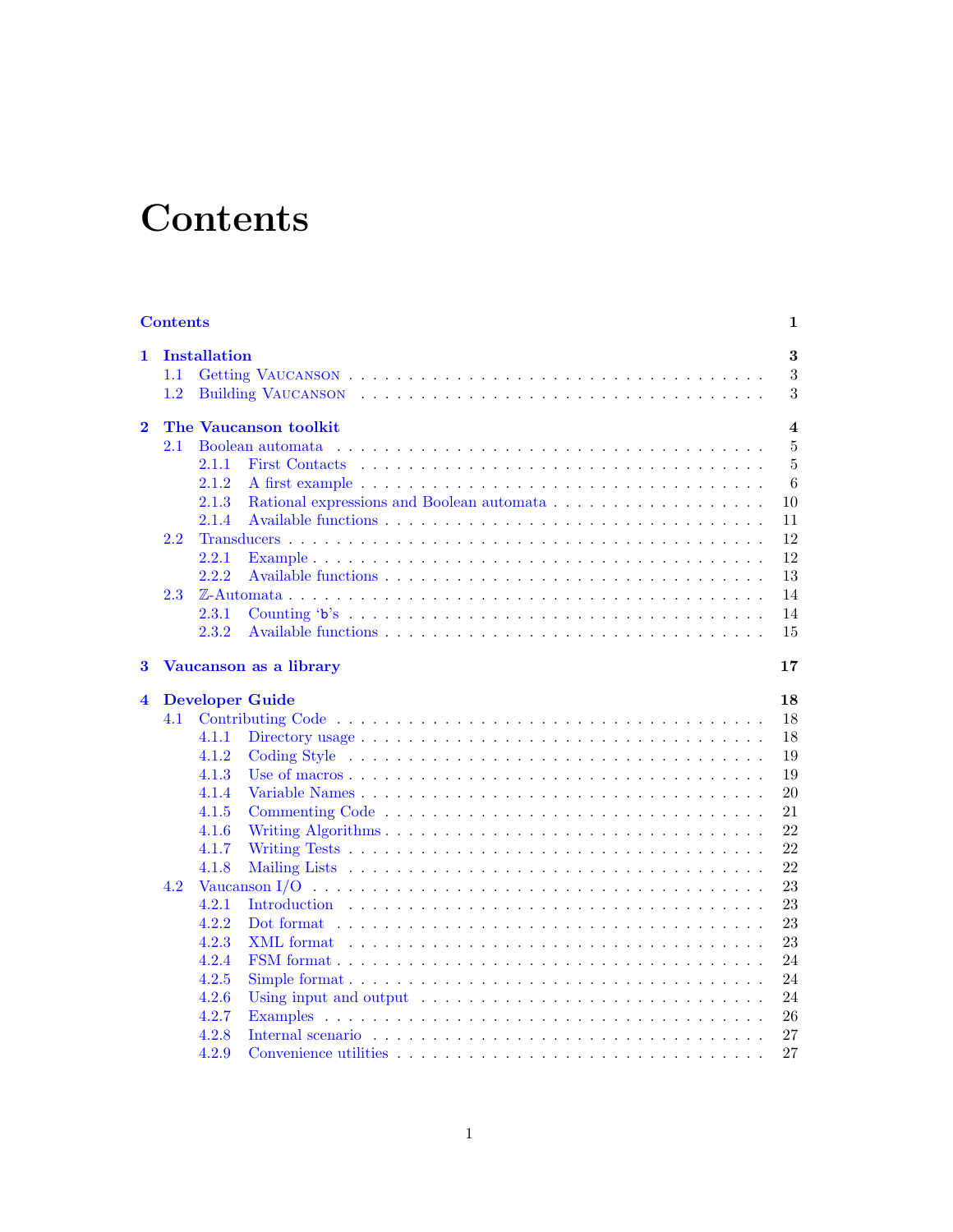# Introduction

The Vaucanson software platform is dedicated to the computation with finite state automata. Here, 'finite state automata' is to be understood in the broadest sense: weighted automata on a free monoid — that is, automata that not only accept, or recognize, *words* but compute for every word a multiplicity which is taken a priori in an arbitrary semiring — and even weighted automata on non free monoids. The latter become far too general objects. As for now, are implemented in Vaucanson only the (weighted) automata on (direct) products of free monoids, machines that are often called *transducers* — that is automata that realize (weighted) relations between words<sup>1</sup>.

When designing Vaucanson, we had three main goals in mind: we wanted

- 1. a general purpose software,
- 2. a software that allows a programming style natural to computer scientists who work with automata and transducers,
- 3. an open and free software.

This is the reason why we implemented so to say on top of the Vaucanson platform a library that allows to apply a number of functions on automata, and even to define and edit automata, without having to bother with subtleties of  $C^{++}$  programming. The drawback of this is obviously that the user is given a *fixed* set of functions that apply to *already typed* automata. This library of functions does not allow to write new algorithms on automata but permits to combine or compose without much difficulties nor efforts a rather large set of commands. We call it TAF-KIT, standing for Typed Automata Function Kit, as these commands take as input, and output, automata whose type is fixed. TAF-KIT is presented in Chapter 2.

<sup>&</sup>lt;sup>1</sup>When the relation is "weighted" the multiplicity has to be taken in a *commutative* semiring.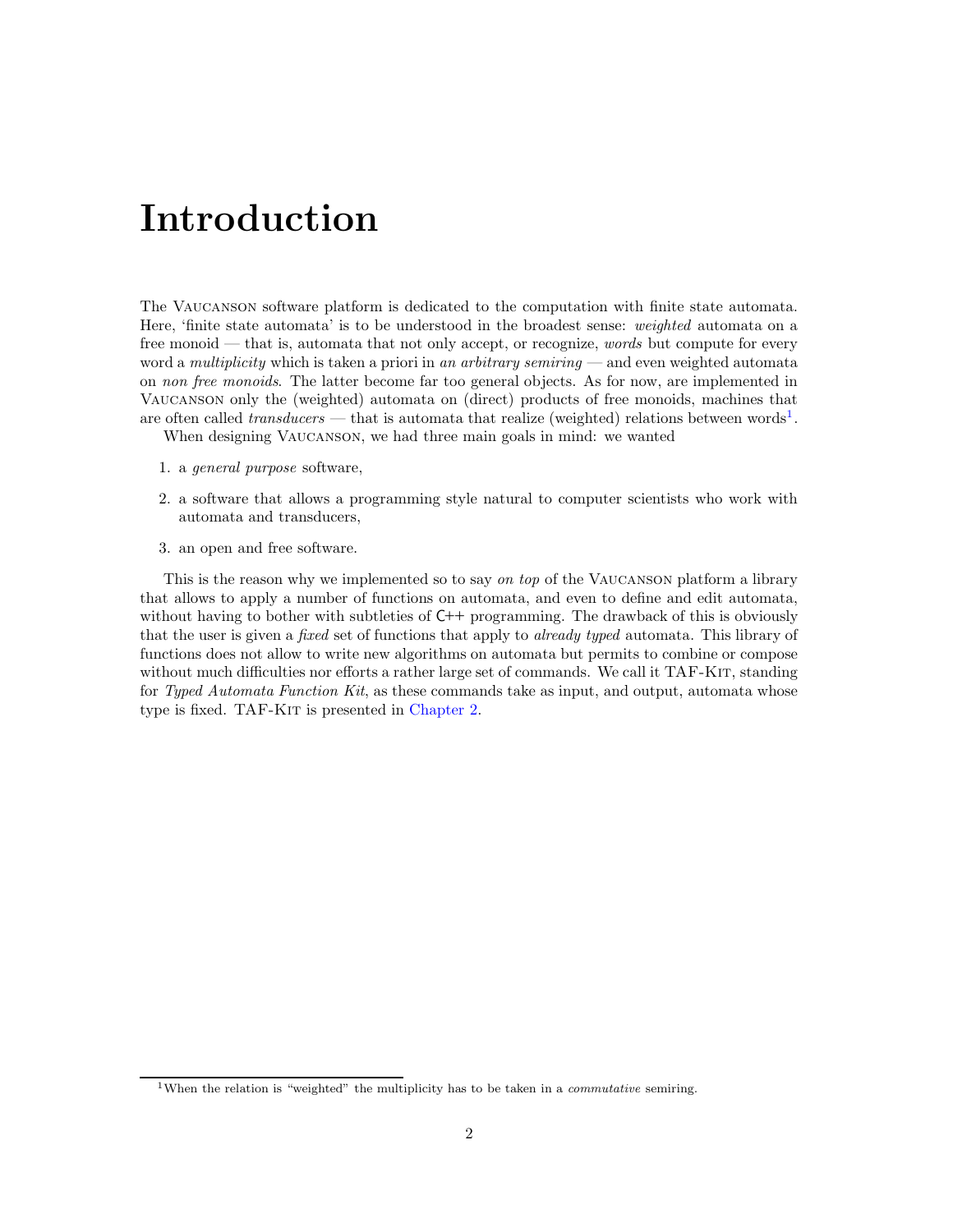## Chapter 1

# Installation

### 1.1 Getting Vaucanson

The latest stable version of the Vaucanson platform can be downloaded from http://vaucanson. lrde.epita.fr/. The current development version can be retrieved from its Subversion<sup>1</sup> repository as follows:

# svn checkout https://svn.lrde.epita.fr/svn/vaucanson/trunk vaucanson

### 1.2 Building Vaucanson

The following commands build and install the platform:

```
# cd vaucanson-1.0
```
Then:

```
# ./configure
...
# make
...
# sudo make install
...
```
More detailed information is provided in the files 'INSTALL', which is generic to all packages using the GNU Build System, and 'README' which details Vaucanson's specific build process.

<sup>1</sup>Subversion can be found at http://subversion.tigris.org/.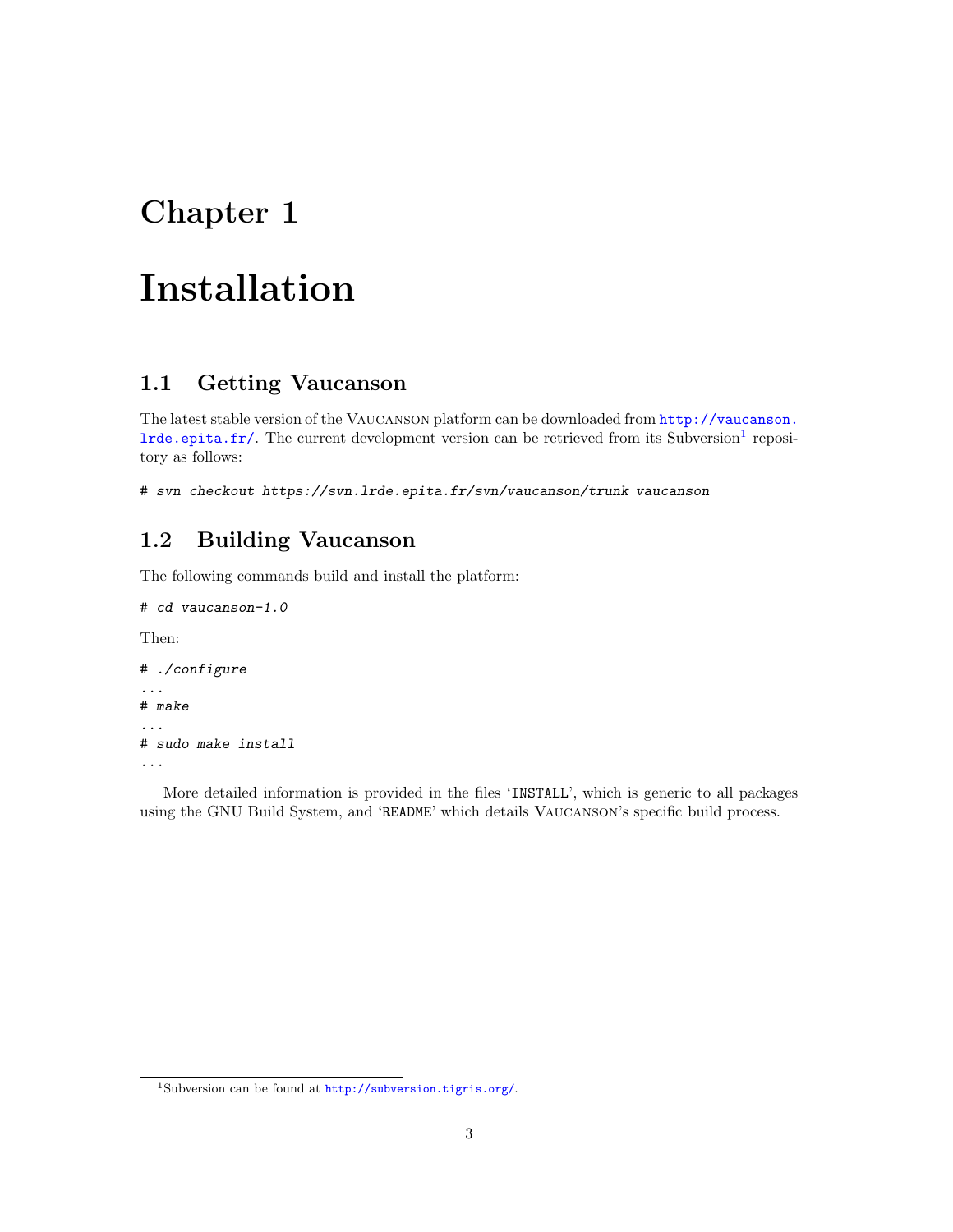## Chapter 2

# The Vaucanson toolkit

This chapter presents a simple interface to Vaucanson: a set of programs tailored to be used from a traditional shell. Since they exchange typed XML files, there is one program per automaton type. Each program supports a set of operations which depends on the type of the automaton.

Many users of automata consider only automata whose transitions are labeled by letters taken in an alphabet, which we call, roughly speaking, classical automata or Boolean automata. The first program of the TAF-Kit, vcsn-b, allows to compute with classical automata and is described in Section 2.1.

Section 2.2 describes the program vcsn-tdc which allows to compute with transducers, that is, automata whose transitions are labeled by pair of words, which are elements of a product of free monoids, hence the name.

In Section 2.3 we consider the programs of the TAF-KIT that compute with automata over a free monoid and with multiplicity, or *weight* taken in the set of integers equipped with the usual operations of addition and multiplication, that is, the semiring Z.

It is planned that a forthcoming version will include also:

**vcsn-zmin** for automata over a free monoid with multiplicity in the semiring  $(\mathbb{Z}, \text{min}, +)$ 

**vcsn-zmax** for automata over a free monoid with multiplicity in the semiring  $(\mathbb{Z}, \text{max}, +)$ 

vcsn-rw-tdc for transducers viewed as automata over a free monoid with multiplicity in the semiring of rational sets (or series) over (another) free monoid.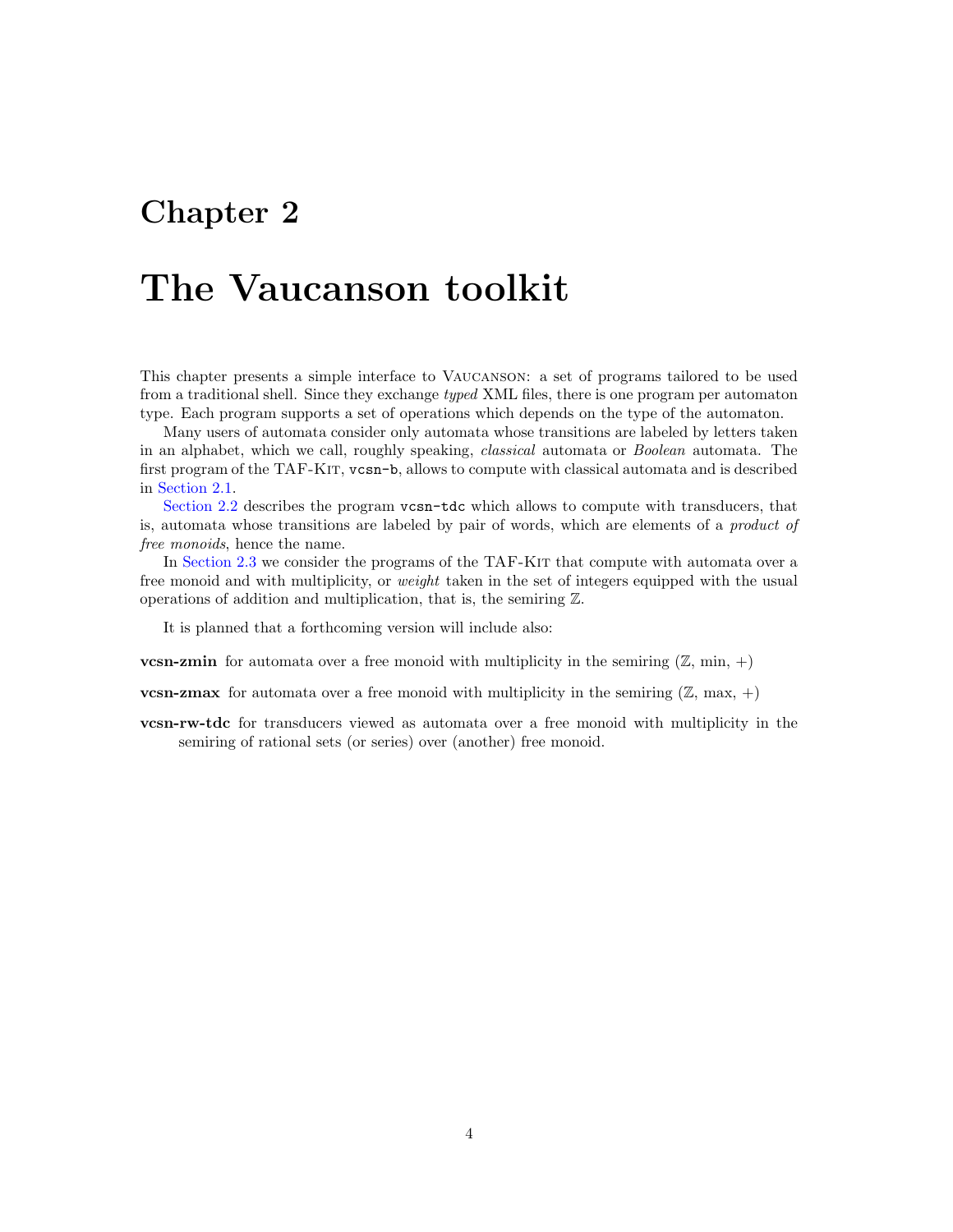### 2.1 Boolean automata

This section focuses on the program vcsn-b, the TAF-KIT component dedicated to Boolean automata.

### 2.1.1 First Contacts

vcsn-b and its peer components of TAF-Kit all share the same simple interface:

# vcsn-b function automaton arguments...

The function is the name of the operation to perform on the automaton, specified as an XML file. Some functions, such as evaluation, will require additional arguments, such as the word to evaluate. Some other functions, such as 'exp-to-aut' do not have an automaton argument.

TAF-Kit is made to work with Unix pipes, that is to say, chains of commands which feed each other. Therefore, all the functions produce a result on the standard output, and if an automaton is '-', then the standard input is used.

A typical line of commands from the TAF-Kit reads as follows:

```
# vcsn-b determinize a1.xml > a1det.xml
```
and should be understood, or analyzed, as follows.

- 1. vcsn-b is the call to a shell command that will launch a Vaucanson function. vcsn-b has 2 arguments, the first one being the *function* which will be launched, the second being the automaton that is the input argument of the function.
- 2. determinize is, as just said, a Vaucanson function. And as it can easily be guessed, determinize takes an automaton as argument, performs the subset construction on it and outputs the result on the standard output.
- 3. 'a1.xml' is the description of an automaton of the automaton of ?? indeed in an XML format that is understood<sup>1</sup> by VAUCANSON. Which means that this file must exist before the line is executed. The 'data/automata' directory provides a number of XML files for examples of automata, a number of programs that produce the XML files for automata whose definition depend upon some variables and the TAF-KIT itself allow to define automata and thus to produce the corresponding XML files (cf. below).
- 4. > 'a1det.xml' puts the result of determinize 'a1.xml', that is, the XML file which describes the determinized automaton of  $A_1$  into the file 'a1det.xml'.

As a more elaborate example, consider the following command

```
# vcsn-b dump-automaton a1 | vcsn-b determinize - | vcsn-b minimize - | vcsn-b info -
States: 3
Transitions: 6
Initial states: 1
Final states: 1
```
It fetches the automaton a1 from the automaton library, determinizes it, minimizes the result, and finally displays information about the resulting automaton.

Please, note the typographic conventions: user input is represented  $#$  like this, standard output follows like this, followed by standard error output error: like this, and finally, if different from  $0$ , the exit status is represented  $\Rightarrow$  like this. For instance:

<sup>1</sup>This format is not exactly part of the Vaucanson platform. It has been developed for providing a mean of communication between various programs dealing with automata. And then it has been used as a communication tool between the invocation of VAUCANSON function by the TAF-KIT. A lay user of the TAF-KIT should not need to know how this format is defined but a rough description of it is provided at ?? of the Appendix.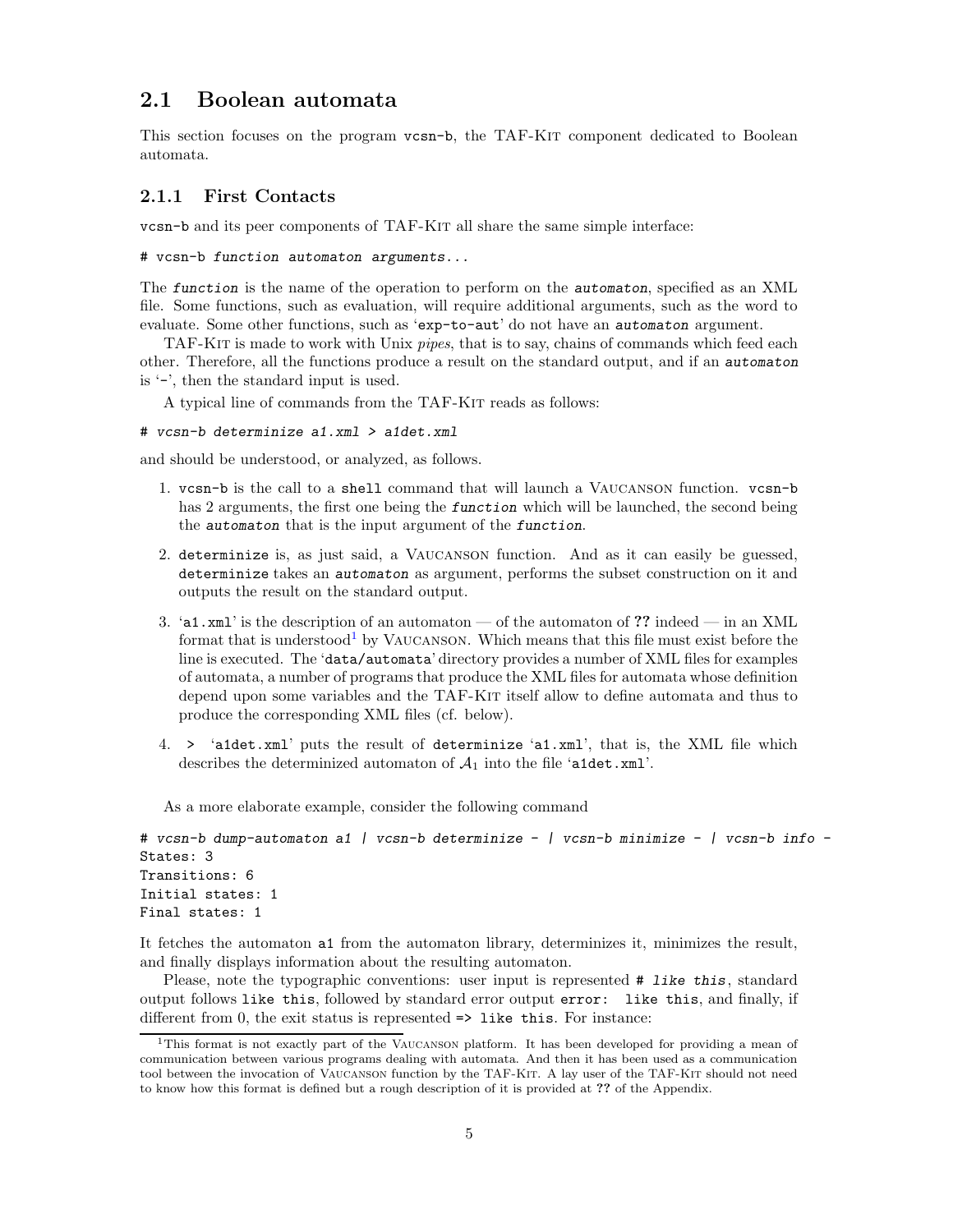```
# vcsn-b dump-automaton a1 | vcsn-z info -
error: Bad semiring
\Rightarrow 1
  Other than that, the interface of the TAF-Kit components is usual, including options such as
'--version' and '--help':
# vcsn-b --help
Usage: vcsn-b [OPTION...] <command> <args...>
VCSN TAF-Kit -- a toolkit for working with automata
 -a, --alphabet=ALPHABET Set the working alphabet for rational expressions
 -l, --list-commands List the commands handled by the program
 -v, --verbose Be more verbose (print boolean results)
The following alphabets are predefined:
   'ascii': Use all the ascii table as the alphabet, 1 as epsilon
   'a-z': Use [a-z] as the alphabet, 1 as epsilon
   'a-zA-Z': Use [a-zA-Z] as the alphabet, 1 as epsilon
   'ab': Use 'ab' as the alphabet, 1 as epsilon
 -?, --help Give this help list
     --usage Give a short usage message
 -V, --version Print program version
```
Mandatory or optional arguments to long options are also mandatory or optional for any corresponding short options.

```
Report bugs to <vaucanson-bugs@lrde.epita.fr>.
```
The whole list of supported commands is available via '--list-commands'.

### 2.1.2 A first example

Vaucanson provides a set of common automata. The function list-automata lists them all:

```
# vcsn-b list-automata
The following automata are predefined:
```
- a1

```
- b1
```

```
- div3base2
```

```
- double-3-1
```
- ladybird-6

Let's consider the Boolean automaton  $A_1$  (Figure 2.1), part of the standard library. It can be dumped using dump-automaton:

```
# vcsn-b dump-automaton a1
<automaton name="a1" xmlns="http://vaucanson.lrde.epita.fr">
 <labelType>
   <monoid generators="letters" type="free">
      <generator value="a"/>
      <generator value="b"/>
   </monoid>
   <semiring operations="numerical" set="B"/>
```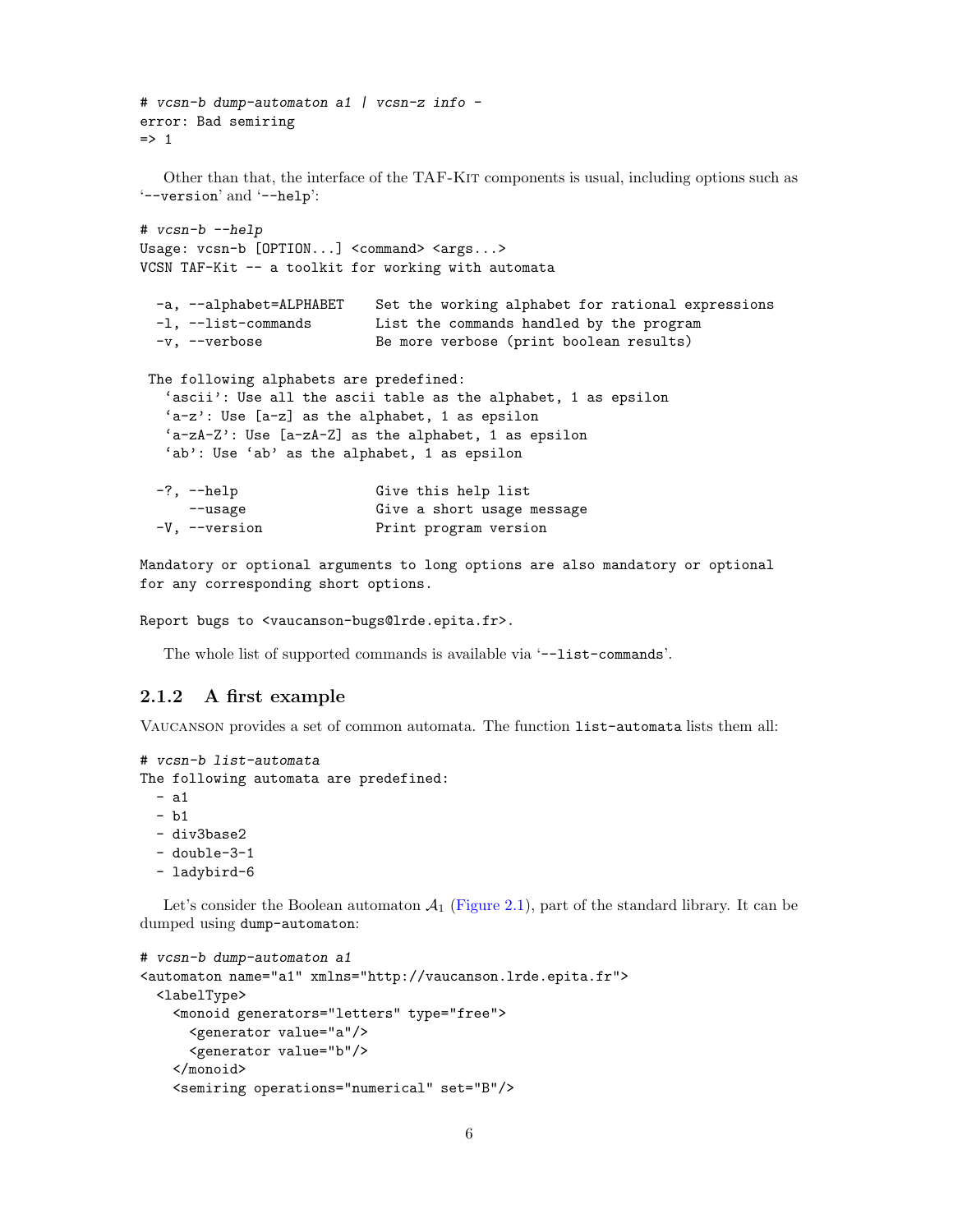

The graphical layout of this automaton was described by hand, using the Vaucanson-G LATEX package. However, the following figures are generated by TAF-Kit, giving a very nice layout, yet slightly less artistic.

The automaton is taken from ?, Fig. I.1.1, p. 58.

Figure 2.1: The automaton  $\mathcal{A}_1$ 

```
</labelType>
  <content>
    <states>
      <state name="s0"/>
      <state name="s1"/>
      <state name="s2"/>
    </states>
    <transitions>
      <transition src="s0" dst="s0" label="a"/>
      <transition src="s0" dst="s0" label="b"/>
      <transition src="s0" dst="s1" label="a"/>
      <transition src="s1" dst="s2" label="b"/>
      <transition src="s2" dst="s2" label="a"/>
      <transition src="s2" dst="s2" label="b"/>
      <initial state="s0"/>
      <final state="s2"/>
    </transitions>
  </content>
</automaton>
```
Usual shell indirections ('|', ' $>$ ', and ' $<$ ') can be used to combine TAF-KIT commands. For instance, this is an easy means to bring a local copy of this file:

#### # vcsn-b dump-automaton a1 >a1.xml

TAF-Kit uses XML to exchange automata, to get graphical rendering of the automaton, you may either invoke dot-dump and then use a Dot compliant program, or use display that does both.

# vcsn-b dot-dump a1.xml >a1.dot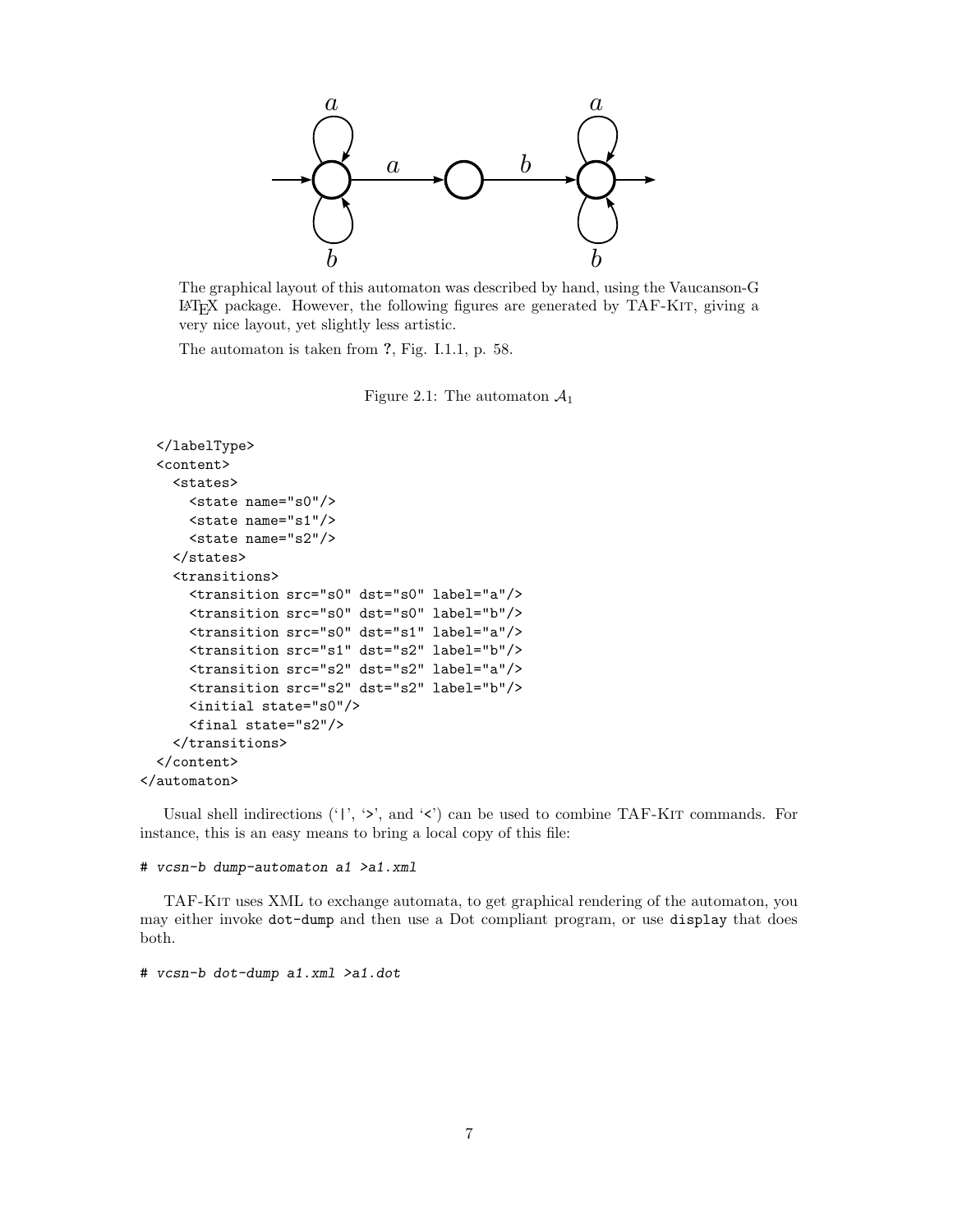

A { 3 states, 6 transitions,  $\#I = 1, \#T = 1$  }

### Determinization of  $A_1$

To determinize a Boolean automaton, call the determinize function:

# vcsn-b dump-automaton a1 | vcsn-b determinize - >a1det.xml

To get information about an automaton, call the info function:

```
# vcsn-b info a1det.xml
States: 4
Transitions: 8
Initial states: 1
Final states: 2
```
Or use dotty to visualize it:

# vcsn-b dot-dump a1det.xml >a1det.dot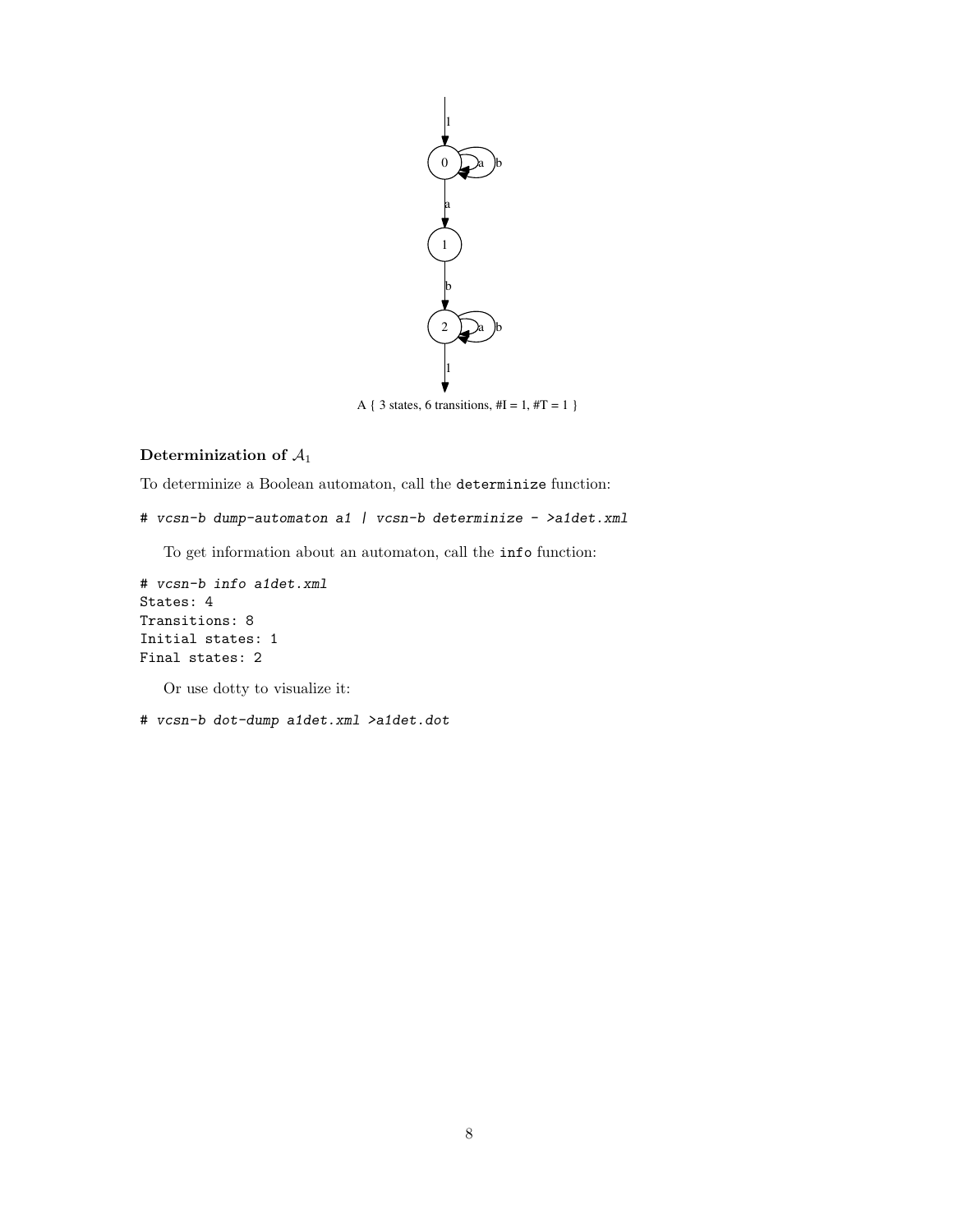

A { 4 states, 8 transitions,  $\#I = 1, \#T = 2$  }

### Minimizing

The minimal automaton can be computed the same way:

- # vcsn-b minimize a1det.xml >a1detmin.xml
- # vcsn-b dot-dump a1det.xml >a1detmin.dot



A { 4 states, 8 transitions,  $\#I = 1, \#T = 2$  }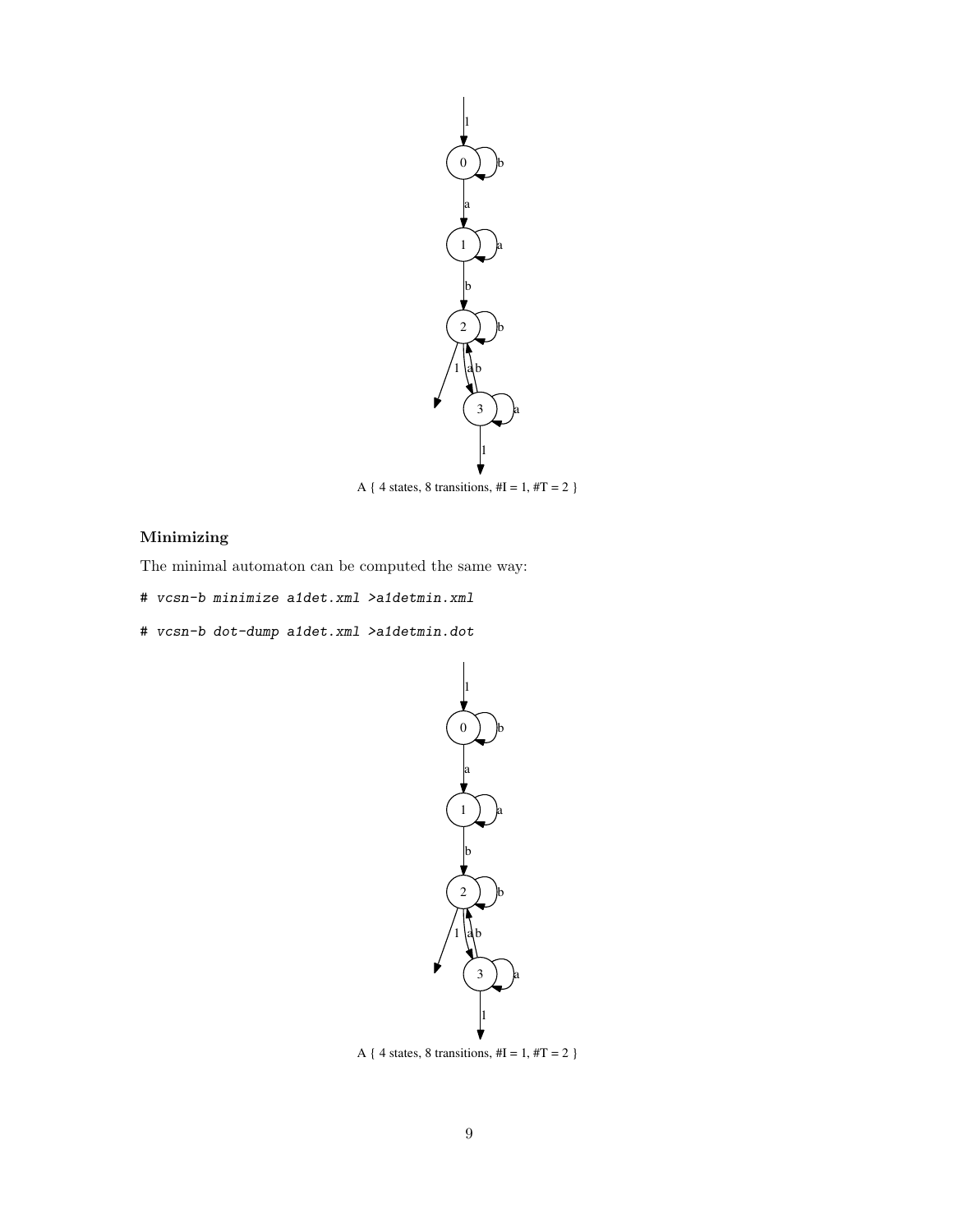The commands can be composed with pipes from the shell, using '-' to denote the standard input.

```
# vcsn_b determinize a1.xml | vcsn_b minimize - > a1_min.xml
```
### Evaluation

To evaluate whether a word is accepted:

```
# vcsn-b eval a1.xml 'abab'
1
# vcsn-b eval a1.xml 'bbba'
0
```
where 1 (resp. 0) means that the word is accepted (resp. not accepted) by the automaton.

### 2.1.3 Rational expressions and Boolean automata

Vaucanson provides functions to manipulate rational expressions associated to Boolean automata. For instance, computing the language recognized by a Boolean automaton can be done using aut-to-exp:

```
# vcsn-b aut-to-exp a1.xml
(a+b)*(a.b.(a+b)*# vcsn-b aut-to-exp a1det.xml
b*.a.a*.b.(a.a*.b+b)*.(a.a*+1)
```
Vaucanson provides several algorithms that build an automaton that recognizes a given language. The following sequence computes the minimal automaton of  $(a+b)*ab(a+b)*$ .

```
# vcsn-b --alphabet=ab standard "(a+b)*a.b.(a+b)*" | vcsn-b minimize - >11.xml
```
# vcsn-b dot-dump l1.xml >l1.dot



A { 3 states, 6 transitions,  $\#I = 1, \#T = 1$  }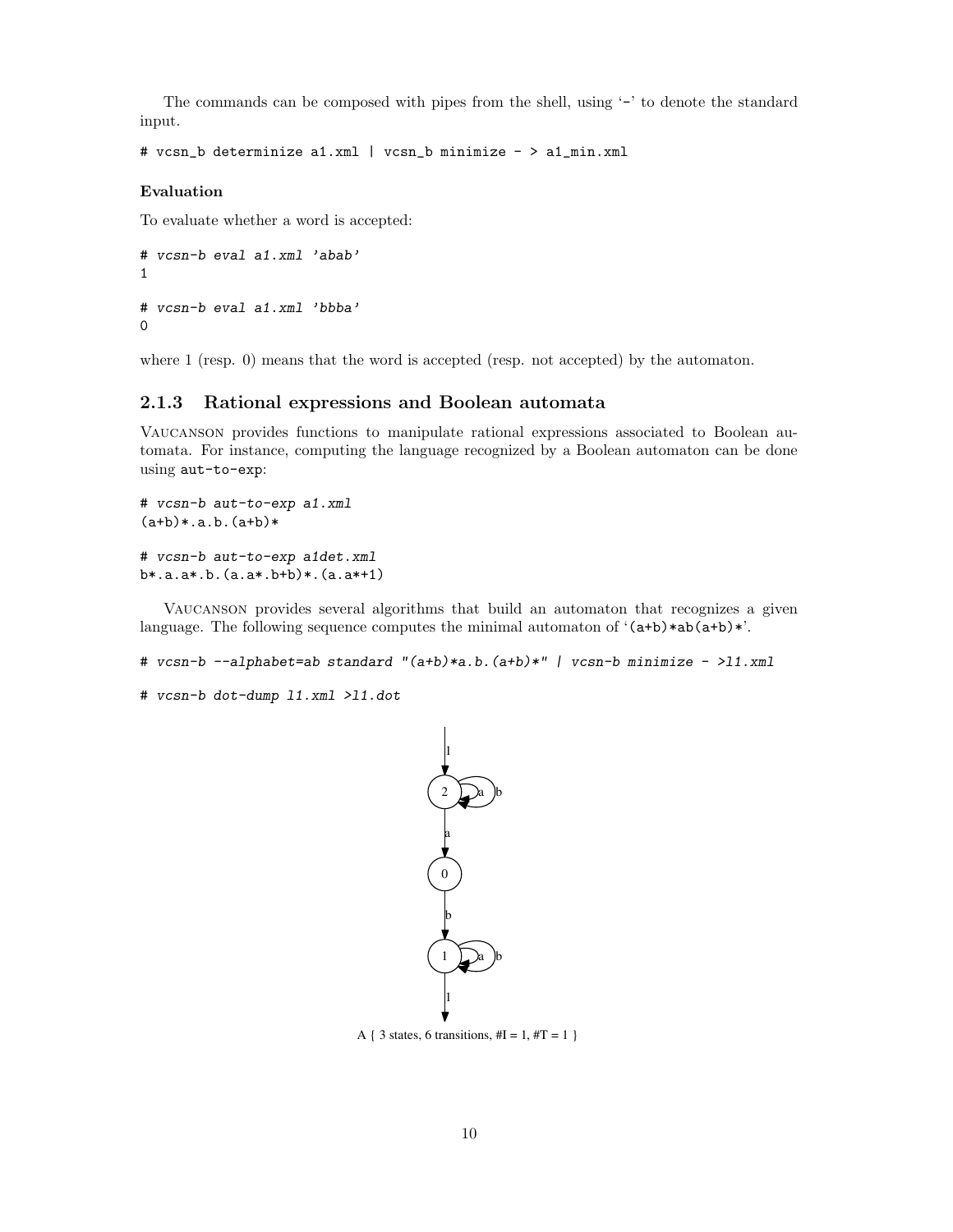### 2.1.4 Available functions

The whole list of supported commands is available via '--list-commands':

```
# vcsn-b --list-commands
List of available commands:
 * Input/output work:
  - define-automaton file: Define an automaton from scratch.
  - display aut: Display 'aut'.
  - dot-dump aut: Dump dot output of 'aut'.
  - dump-automaton file: Dump a predefined automaton.
   - edit-automaton file: Edit an existing automaton.
  - identity aut: Return 'aut'.
  - info aut: Print useful infos about 'aut'.
   - list-automata: List predefined automata.
 * Tests and evaluation on automata:
  - are-isomorphic aut1 aut2: Return whether 'aut1' and 'aut2' are isomorphic.
  - eval aut word: Evaluate 'word' on 'aut'.
   - is-ambiguous aut: Return whether 'aut' is ambiguous.
  - is-complete aut: Return whether 'aut' is complete.
  - is-deterministic aut: Return whether 'aut' is deterministic.
  - is-empty aut: Return whether trimed 'aut' is empty.
   - is-realtime aut: Return whether 'aut' is realtime.
 * Generic algorithms for automata:
  - accessible aut: Give the maximal accessible subautomaton of 'aut'.
  - eps-removal aut: Give 'aut' closed over epsilon transitions.
   - co-accessible aut: Give the maximal coaccessible subautomaton of 'aut'.
  - complete aut: Give the complete version of 'aut'.
  - concatenate aut1 aut2: Concatenate 'aut1' and 'aut2'.
   - power aut n: Give the power of 'aut' by 'n'.
   - product aut1 aut2: Give the product of 'aut1' by 'aut2'.
  - quotient aut: Give the quotient of 'aut'.
  - realtime aut: Give the realtime version of 'aut'.
   - sum aut1 aut2: Give the sum of 'aut1' and 'aut2'.
  - transpose aut: Transpose the automaton 'aut'.
   - trim aut: Trim the automaton 'aut'.
 * Boolean automaton specific algorithms:
   - complement aut: Complement 'aut'.
   - determinize aut: Give the determinized automaton of 'aut'.
  - minimize aut: Give the minimized of 'aut' (Hopcroft algorithm).
   - minimize-moore aut: Give the minimized of 'aut' (Moore algorithm).
 * Conversion between automata and expressions:
  - aut-to-exp aut: Give the automaton associated to 'aut'.
  - derived-term exp: Use derivative to compute the automaton of 'exp'.
  - exp-to-aut exp: Alias of 'stardard'.
   - expand exp: Expand 'exp'.
  - standard exp: Give the standard automaton of 'exp'.
   - thompson exp: Give the Thompson automaton of 'exp'.
```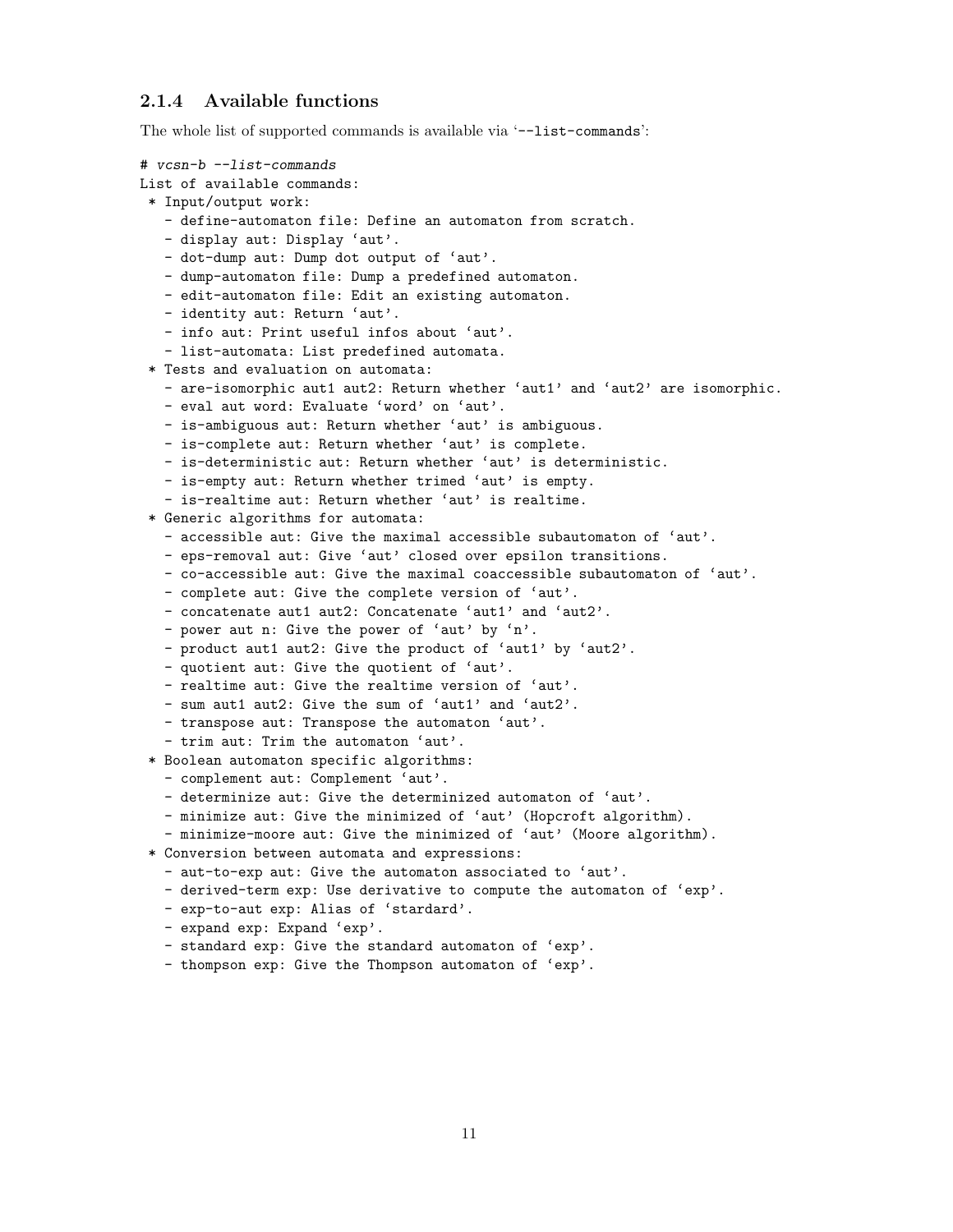

The transducer computing the quotient by 3 of a binary number.

Figure 2.2: Rational-weight transducer  $\mathcal{T}_1$ 

### 2.2 Transducers

While the VAUCANSON library supports two views of transducers, currently TAF-KIT only provides one view:

vcsn-tdc considering a transducer as a weighted automaton of a product of free monoid,

In a forthcoming release, TAF-KIT will provide:

vcsn-rw-tdc considering a transducer as a machine that takes a word as input and produce another word as (two-tape automata).

Both views are equivalent and Vaucanson provides algorithms to pass from a view to the other one.

### 2.2.1 Example

To experiment with transducers, we will use  $\mathcal{T}_1$ , described in Figure 2.2, and part of the automaton library (??).

#### Domain

The transducer T only accepts binary numbers divisible by 3.

```
# vcsn-tdc dump-automaton t1 | vcsn-tdc --alphabet1=ab domain - >div-by-3.xml
```
Now the file 'divisible-by-3.xml' contains the description of a Boolean automaton that accepts only the numbers divisible by 3:

# vcsn-b dot-dump div-by-3.xml >div-by-3.dot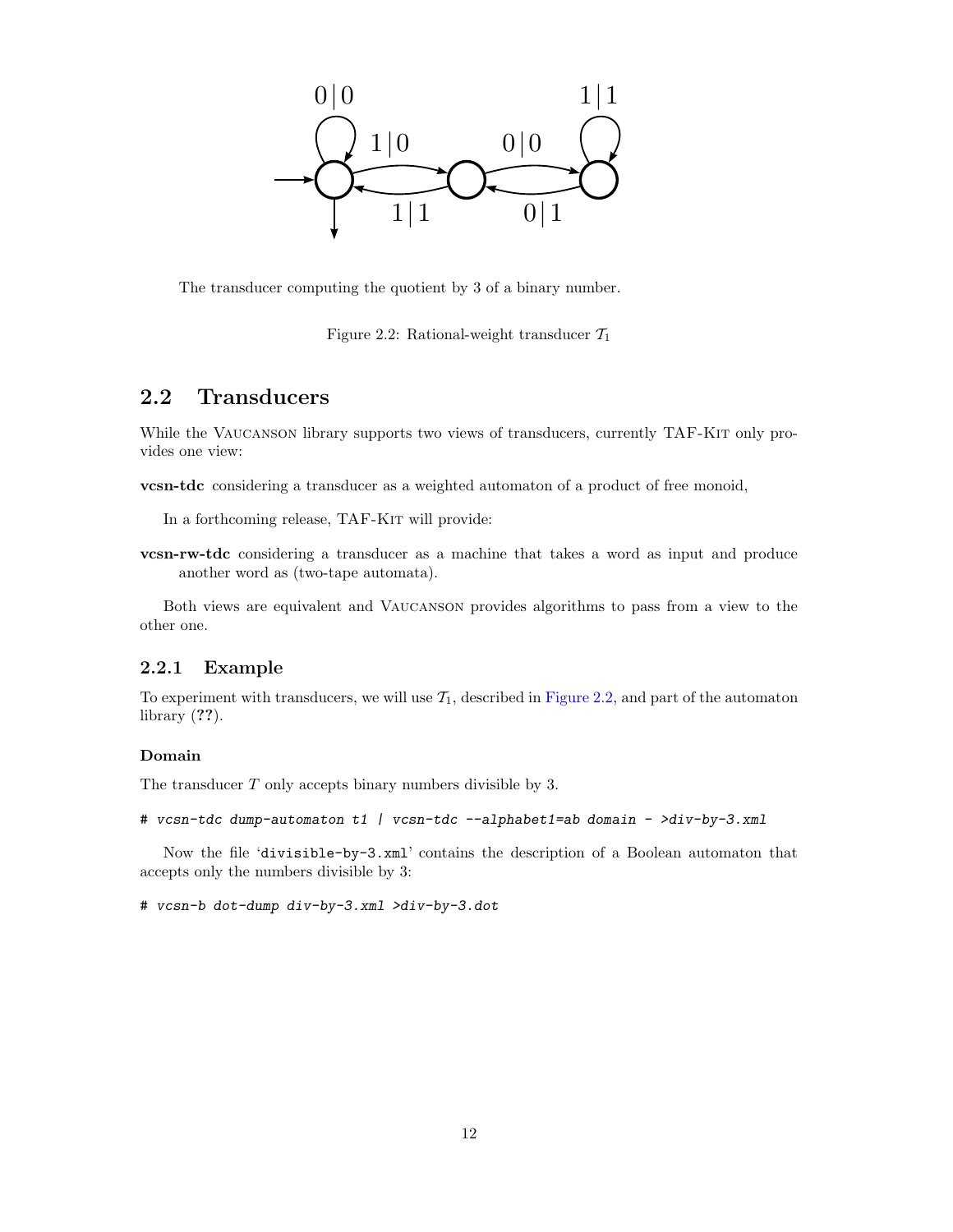

A { 3 states, 4 transitions,  $\#I = 1, \#T = 2$  }

### 2.2.2 Available functions

The following functions are available for both vcsn-rw-tdc and vcsn-tdc programs. To invoke them, run 'program algorithm-name [arguments]'.

```
# vcsn-tdc --list-commands
```

```
List of available commands:
```

```
* Input/output work:
```
- define-automaton file: Define an automaton from scratch.
- display aut: Display 'aut'.
- dot-dump aut: Dump dot output of 'aut'.
- dump-automaton file: Dump a predefined automaton.
- edit-automaton file: Edit an existing automaton.
- identity aut: Return 'aut'.
- info aut: Print useful infos about 'aut'.
- list-automata: List predefined automata.
- \* Tests and evaluation on transducers:
	- are-isomorphic aut1 aut2: Test if 'aut1' and 'aut2' are isomorphic.
	- is-empty aut: Test if 'aut' realizes the empty relation.
	- is-sub-normalized aut: Test if 'aut' is sub-normalized.
- \* Generic algorithm for transducers:
	- eps-removal aut: epsilon-removal algorithm.
	- domain aut: Give the automaton that accepts all inputs accepted by 'aut'.
	- eval aut exp: Give the evaluation of 'exp' against 'aut'.
	- eval-aut aut: Evaluate the language described by the Boolean automaton 'aut2' on the transducer 'aut1'.
	- image aut: Give an automaton that accepts all output produced by 'aut'.
- trim aut: Trim transducer 'aut'.
- \* Algorithms for transducers:
	- sub-normalize aut: Give the sub-normalized transducer of 'aut'.
	- composition-cover aut: Outsplitting.
	- composition-co-cover aut: Insplitting.
	- compose aut1 aut2: Compose 'aut1' and 'aut2', two (sub-)normalized transducers.
	- u-compose aut1 aut2: Compose 'aut1' and 'aut2', two Boolean transducers, preserve the number of path.
	- to-rt aut: Give the equivalent realtime transducer of 'aut'.
	- intersection aut: Transform a Boolean automaton in a fmp transducer by creating, for each word, a pair containing twice this word.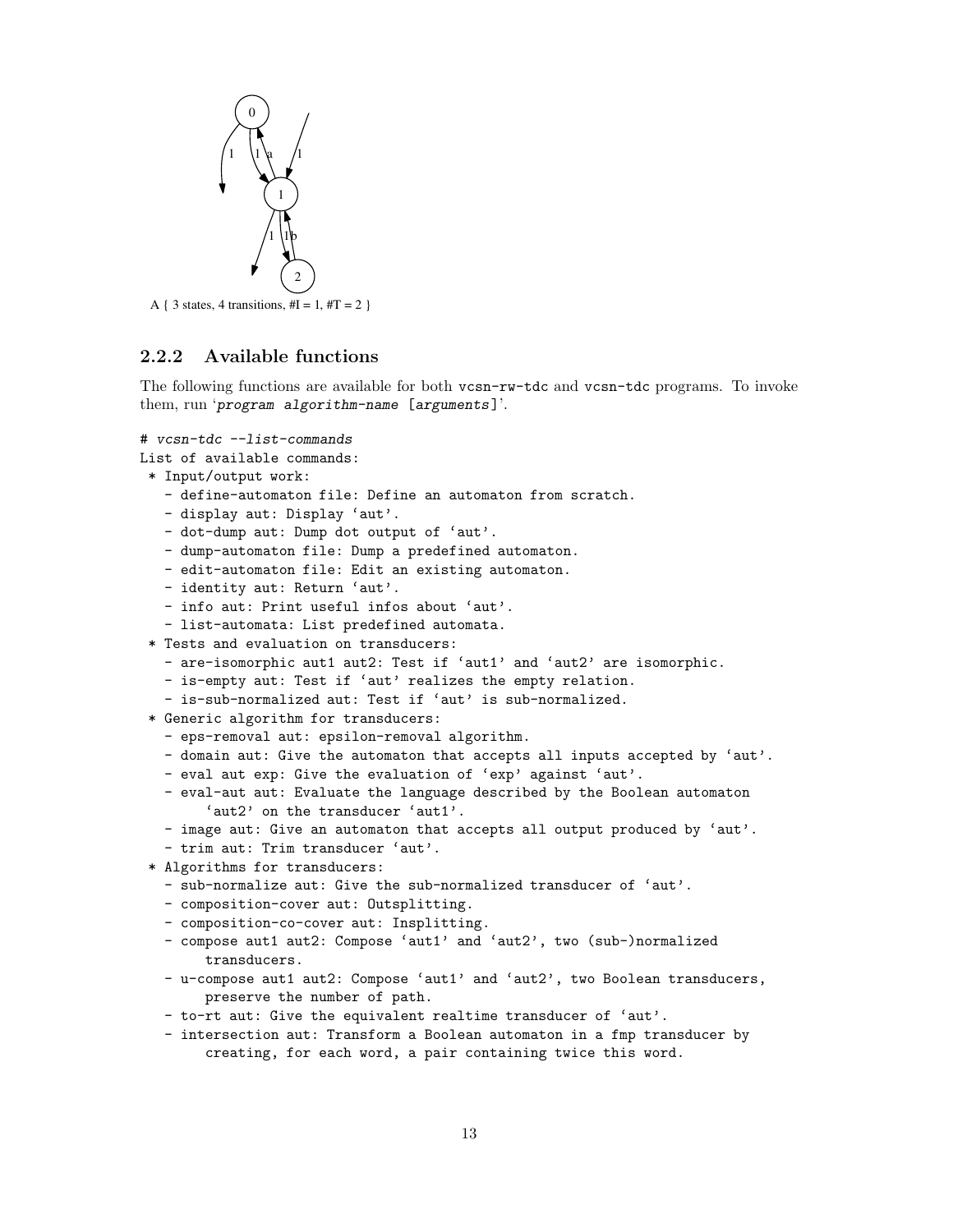

Considered without weight,  $\mathcal{B}_1$  accepts words with a 'b'. With weights, it counts the number of 'b's. Taken from ?, Fig. III.2.2, p. 434.

Figure 2.3: The automaton  $\mathcal{B}_1$ 

### 2.3 Z-Automata

This part shows the use of the program vcsn-z, but all comments should also stand for the programs vcsn-z-min-plus and vcsn-z-max-plus.

Again, we will toy with some of the automata provided by vcsn-z, see ??.

### 2.3.1 Counting 'b's

Let's consider  $\mathcal{B}_1$  (Figure 2.3), an N-automaton, *i.e.* an automaton whose label's weights are in N. This time the evaluation of the word  $\bf{w}$  by the automaton  $\mathcal{B}_1$  will produce a number, rather than simply accept or reject w. For instance let's evaluate 'abab' and 'bbab':

```
# vcsn-z dump-automaton b1 | vcsn-z eval - 'abbb'
3
# vcsn-z dump-automaton b1 | vcsn-z eval - 'abab'
```
2

Indeed,  $\mathcal{B}_1$  counts the number of 'b's.

### Power

Now let's consider the  $\mathcal{B}_1^n$ , where

$$
\mathcal{B}_1^n = \prod_{i=1}^n \mathcal{B}_1, n > 0
$$

This is implemented by the power function:

# vcsn-z dump-automaton b1 | vcsn-z power - 4 >b4.xml

# vcsn-z power b1.xml 4 > b4.xml

The file 'b4.xml' now contains the automaton  $\mathcal{B}_1^4$ . Let's check that the evaluation of the words 'abab' and 'bbab' by  $\mathcal{B}_1^4$  gives the fourth power of their evaluation by  $\mathcal{B}_1$ :

```
# vcsn-z eval b4.xml 'abbb'
81
# vcsn-z eval b4.xml 'abab'
16
```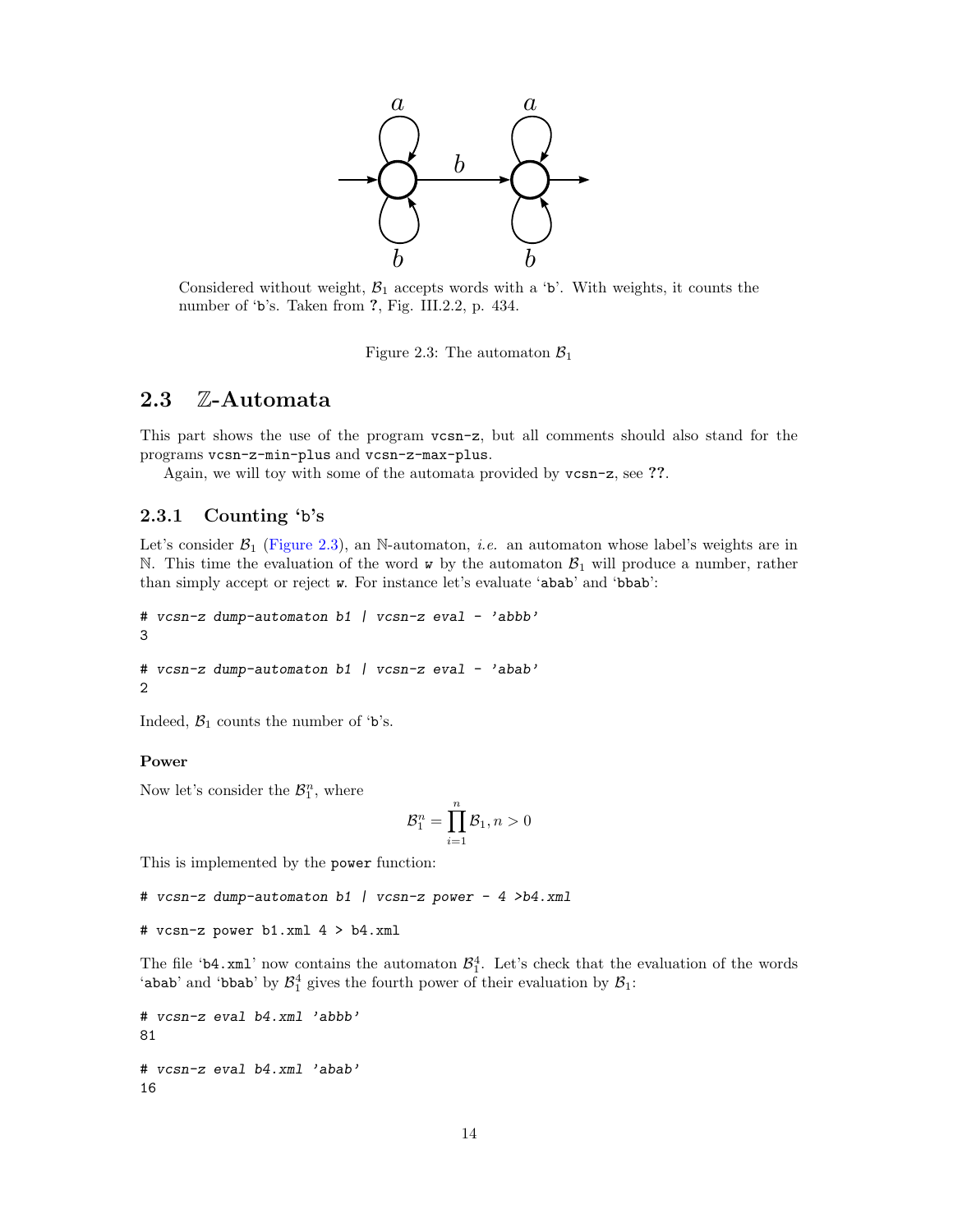### Quotient

Successive products of an automaton create a lot of new states and transitions.

```
# vcsn-z dump-automaton b1 | vcsn-z info -
States: 2
Transitions: 5
Initial states: 1
Final states: 1
# vcsn-z info b4.xml
States: 16
Transitions: 97
Initial states: 1
Final states: 1
```
One way of reducing the size of our automaton is to use the quotient algorithm.

```
# vcsn-z quotient b4.xml | vcsn-z info -
States: 5
Transitions: 15
Initial states: 1
Final states: 1
```
### 2.3.2 Available functions

In this section you will find a brief definition of all functions for manipulating weighted automata. The following functions are available for both. They are called using vcsn-z, vcsn-z-max-plus, and vcsn-z-min-plus run as 'program algorithm-name [arguments]'.

```
# vcsn-z --list-commands
List of available commands:
 * Input/output work:
   - define-automaton file: Define an automaton from scratch.
  - display aut: Display 'aut'.
  - dot-dump aut: Dump dot output of 'aut'.
  - dump-automaton file: Dump a predefined automaton.
  - edit-automaton file: Edit an existing automaton.
  - identity aut: Return 'aut'.
  - info aut: Print useful infos about 'aut'.
   - list-automata: List predefined automata.
 * Tests and evaluation on automata:
  - are-isomorphic aut1 aut2: Return whether 'aut1' and 'aut2' are isomorphic.
  - eval aut word: Evaluate 'word' on 'aut'.
   - is-ambiguous aut: Return whether 'aut' is ambiguous.
  - is-complete aut: Return whether 'aut' is complete.
  - is-empty aut: Return whether trimed 'aut' is empty.
   - is-realtime aut: Return whether 'aut' is realtime.
 * Generic algorithms for automata:
  - accessible aut: Give the maximal accessible subautomaton of 'aut'.
  - eps-removal aut: Give 'aut' closed over epsilon transitions.
  - co-accessible aut: Give the maximal coaccessible subautomaton of 'aut'.
  - complete aut: Give the complete version of 'aut'.
  - concatenate aut1 aut2: Concatenate 'aut1' and 'aut2'.
   - power aut n: Give the power of 'aut' by 'n'.
```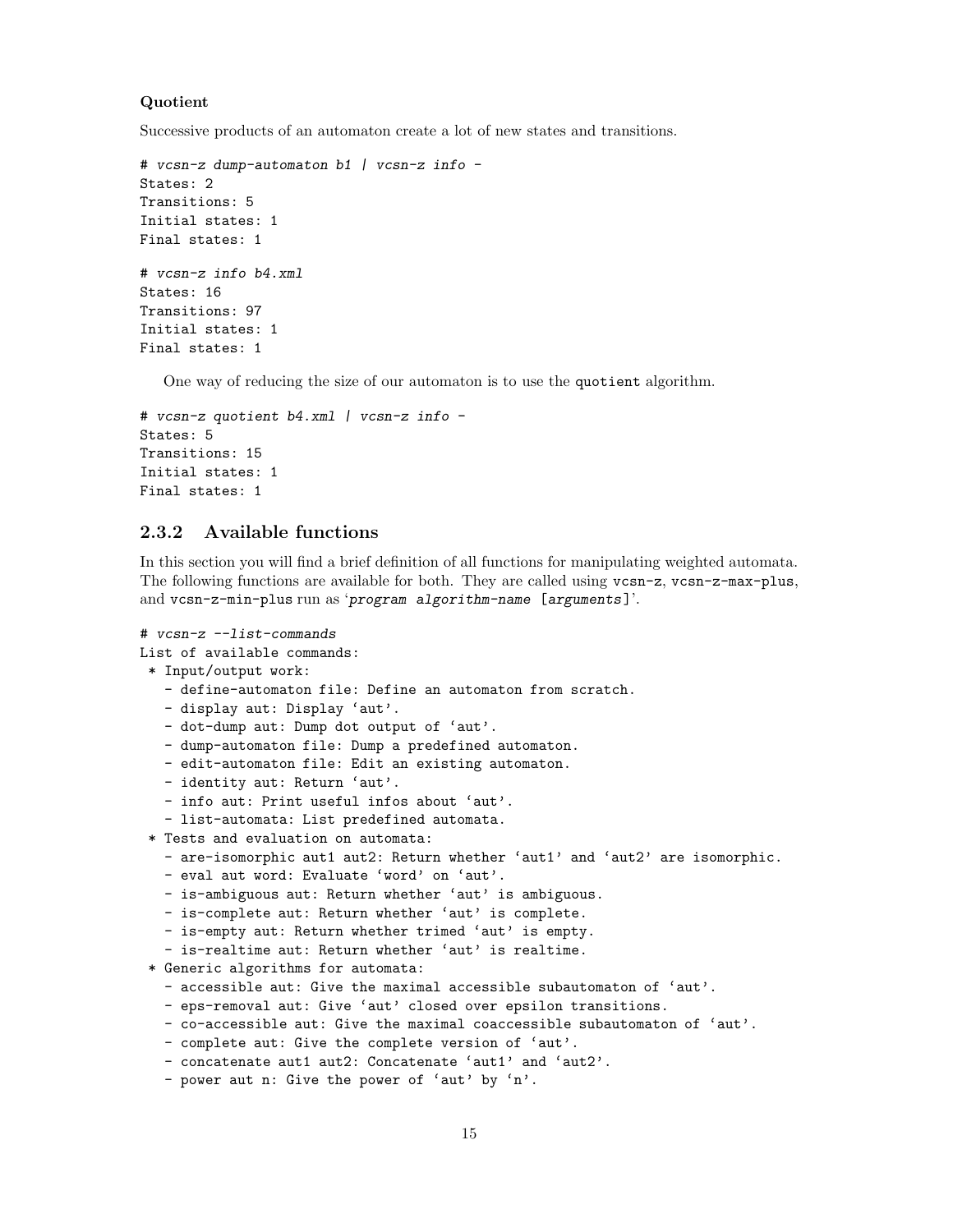- product aut1 aut2: Give the product of 'aut1' by 'aut2'.
- quotient aut: Give the quotient of 'aut'.
- realtime aut: Give the realtime version of 'aut'.
- sum aut1 aut2: Give the sum of 'aut1' and 'aut2'.
- transpose aut: Transpose the automaton 'aut'.
- trim aut: Trim the automaton 'aut'.
- \* Conversion between automata and expressions:
	- aut-to-exp aut: Give the automaton associated to 'aut'.
	- derived-term exp: Use derivative to compute the automaton of 'exp'.
	- exp-to-aut exp: Alias of 'stardard'.
	- expand exp: Expand 'exp'.
	- standard exp: Give the standard automaton of 'exp'.
	- thompson exp: Give the Thompson automaton of 'exp'.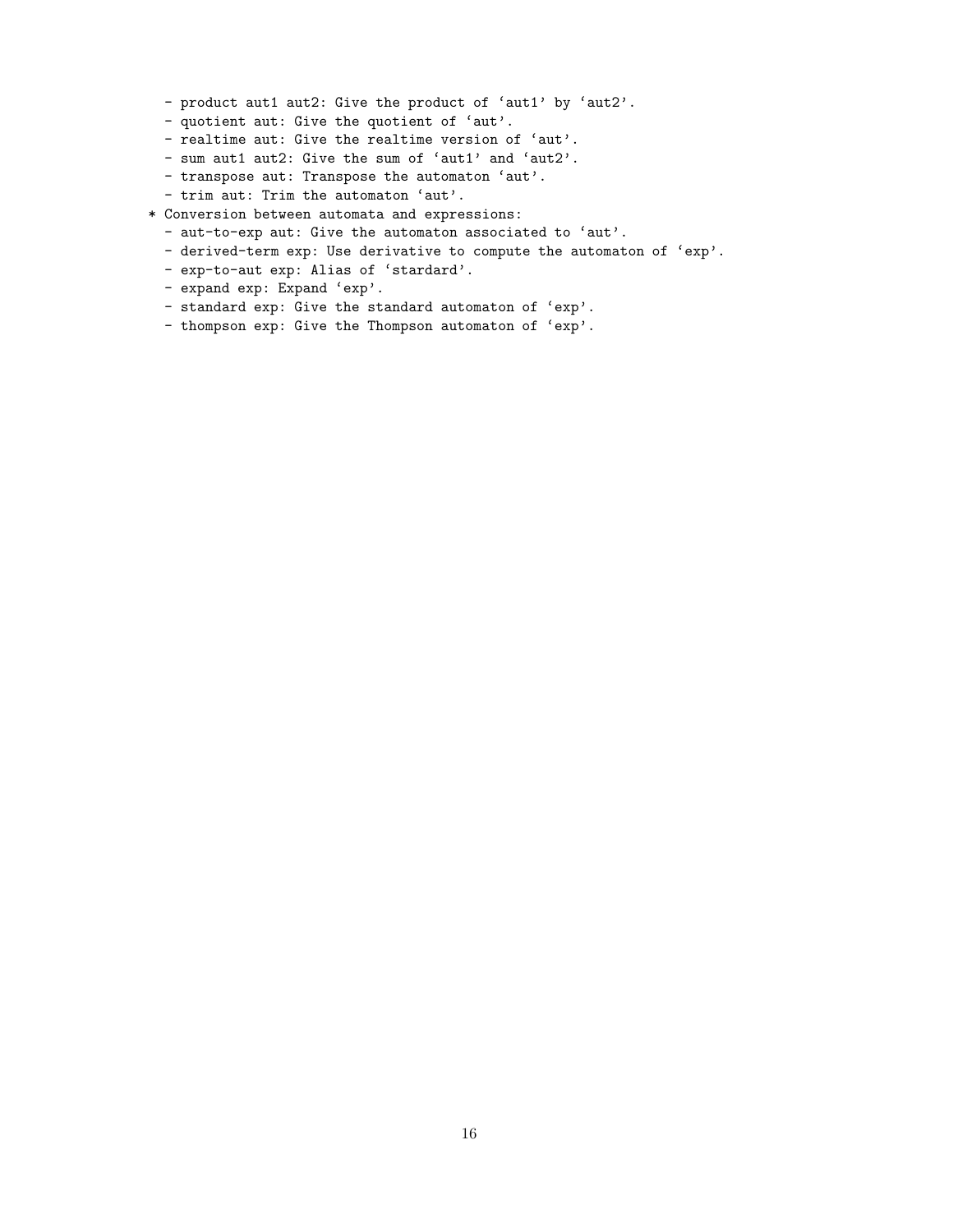# Chapter 3

# Vaucanson as a library

To be written.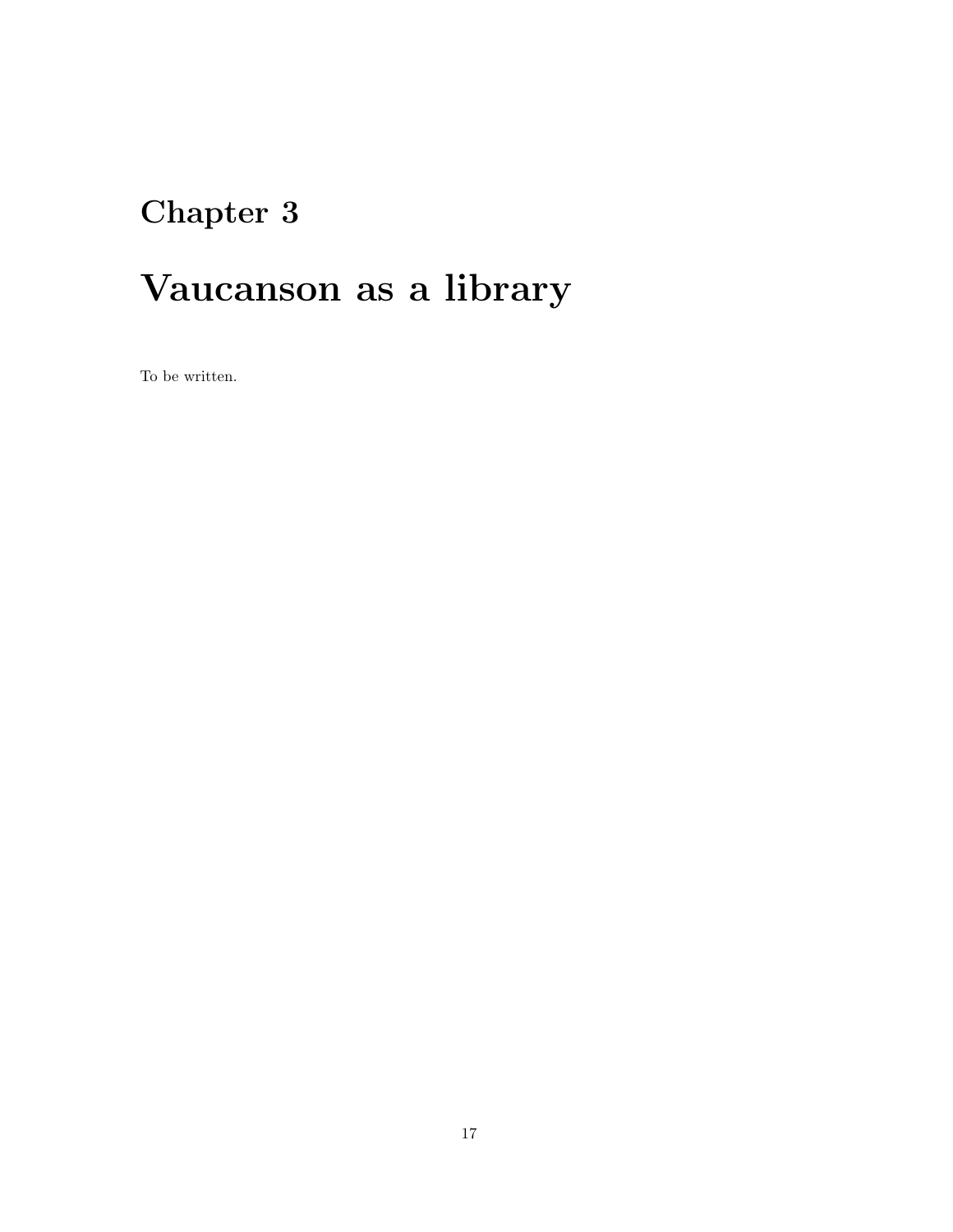## Chapter 4

# Developer Guide

The chapter is work in progress. It is not meant for user of the Vaucanson library, but to developer and contributor who wish to include code in Vaucanson.

### 4.1 Contributing Code

### 4.1.1 Directory usage

The Vaucanson package is organized as follows:

| Directory                                 | Usage                                        |
|-------------------------------------------|----------------------------------------------|
| doc                                       | Documentation.                               |
| doc/css                                   | CSS style for Doxygen.                       |
| doc/makefiles                             | Sample Makefile to reduce compilation        |
|                                           | time in VAUCANSON.                           |
| doc/manual                                | User's (and developer's) manual.             |
| doc/share                                 | LRDE share repository.                       |
| doc(xm1)                                  | XML proposal.                                |
| include/vaucanson                         | Library start point: defines classical entry |
|                                           | points such as "boolean automaton.hh".       |
| include/vaucanson/algebra/concept         | Algebra concepts, "Structure" part of an     |
|                                           | Element.                                     |
| include/vaucanson/algebra/implementation  | Implementations of algebraic Structures.     |
|                                           | Some specialized structures too.             |
| include/vaucanson/algorithms              | Algorithms.                                  |
| include/vaucanson/algorithms/internal     | Internal functions of algorithms.            |
| include/vaucanson/automata/concept        | Structure of an automaton.                   |
| include/vaucanson/automata/implementation | Its implementation.                          |
| include/vaucanson/config                  | Package configuration and system files.      |
| include/vaucanson/contexts                | Context headers.                             |
| include/vaucanson/design_pattern          | Element design pattern implementation.       |
| include/vaucanson/misc                    | Internal headers of the whole library.       |
| include/vaucanson/tools                   | Tools such as dumper, bencher.               |
| include/vaucanson/xml                     | XML implementation.                          |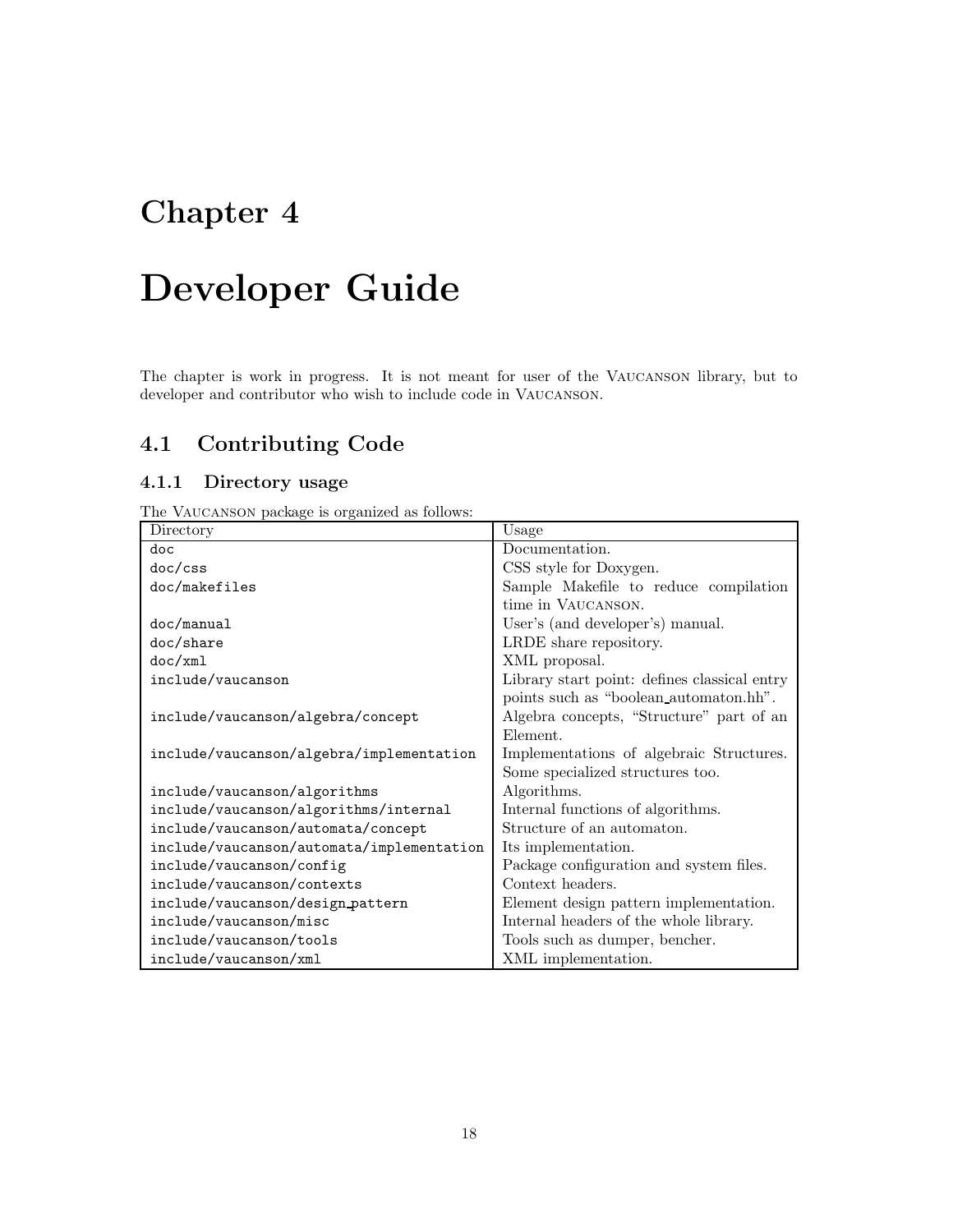| Directory     | Usage                                                   |
|---------------|---------------------------------------------------------|
| argp          | Argp library for TAF-Kit.                               |
| build-aux     | Where Autotools things go.                              |
| data          | Misc data, like Vaucanson's XSD, Emacs files.           |
| data/b        | Generated Boolean automata.                             |
| data/z        | Generated Automata over Z.                              |
| debian        | Debian packaging.                                       |
| src/benchs    | Benches.                                                |
| src/demos     | Demos.                                                  |
| src/tests     | Test suite.                                             |
| taf-kit       | Typed Automata Function Kit, binaries to use VAUCANSON. |
| taf-kit/tests | Test suite using the TAF-Kit.                           |
| vaucanswig    | Vaucanswig, a SWIG interface for VAUCANSON.             |
| <b>VCS</b>    | Version Control System configuration (VCS Home Page).   |

### 4.1.2 Coding Style

Until this is written, please refer to Tiger's Coding Style.

Emacs users should use the indentation style of 'data/vaucanson.el'.

#### Includes

Please, never use backward relative paths anywhere. There are very difficult to follow (because several such strings can designate the same spot), they make renaming and moving virtually impossible etc.

Relative paths to sub-directories are welcome, although in many situations they are not the best bet.

In Makefiles, please using absolute paths starting from '\$(top\_srcdir)'. Unfortunately, because Automake cannot grok includes with Make macros (except... '\$(top\_srcdir)'), we can't shorten these.

For header inclusion, stacking zillions of  $\mathcal{I}$  is not the best solution because

- you have to work to find what file is really included
- you are likely to find unexpected name collisions if two separate directories happens to have (legitimately) two different files share the same name
- $etc.$

So rather, stick to *hierarchies* of include files, and use qualified '#include's. For instance, use '-I (top srcdir)/include -I (top srcdir)/src/tests/include' and '#include <vaucanson/...>' falls into the first one  $(`\$  (top\_srcdir)/include' has all its content in 'vaucanson'), and '#include <tests/...>' falls into the latter since ' (top srcdir)/src/tests/include' has all its content in 'vaucanson').

### 4.1.3 Use of macros

C preprocessor (cpp) is evil, but code duplication is even worse. Macros can be useful, as in the following example:

```
# define PARSER_SET_PROPERTY(prop)<br>if (parser->canSetFeature(XMLUni::prop, true))
         if ( parser ->canSetFeature (XMLUni:: prop, true ))
           parser –>setFeature (XMLUni:: prop, true);
5 PARSER SET PROPERTY( fgDOMValidation ) ;
 PARSER SET PROPERTY( fgDOMNamespaces ) ;
PARSER SET PROPERTY( fgDOMDatatypeNormalization ) ;
```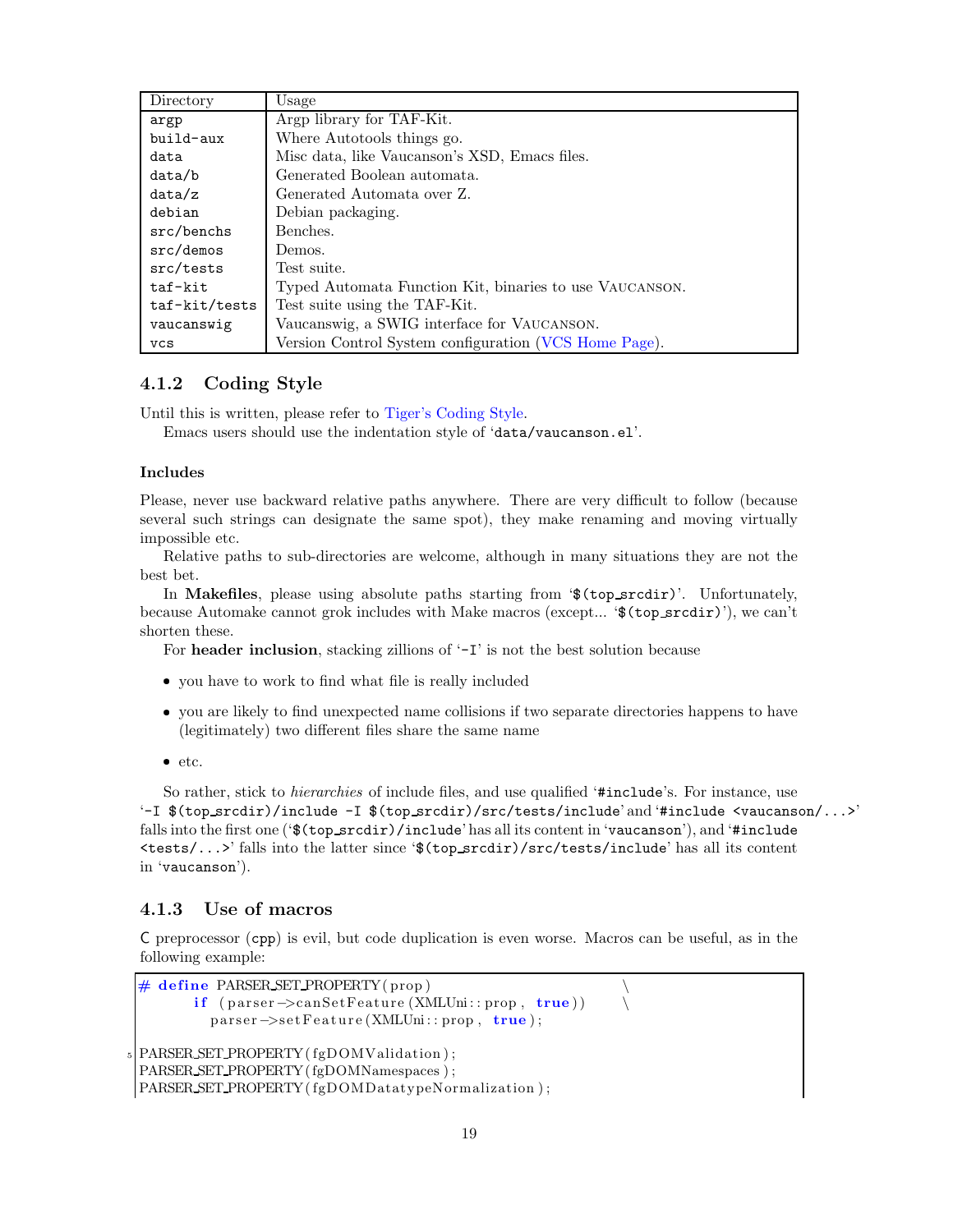### PARSER SET PROPERTY( fgXercesSchema ) ; PARSER SET PROPERTY( fgXercesUseCachedGrammarInParse ) ; <sup>10</sup> PARSER SET PROPERTY( fgXercesCacheGrammarFromParse ) ;

# undef PARSER SET PROPERTY

but please, respect the following conventions.

- Use upper case names, unless they are part of the interface such as for all transitions and so forth.
- Make them live short lives, as above: undefine them as soon as they are no longer needed.
- Respect the nesting structure: if 'foo.hh' defines a macro, undefine it there too, not in the included 'foo.hxx'.
- Indent cpp directives. The initial dash should always be in the first column, but indent the spaces (one per indentation) between it and the directive. The above code snippet was included in an outer #if.
- Each header file  $($ '.hh', '.hxx', ...) should start with a classic cpp guard of the form

```
#ifndef FILE HH
# define FILE HH
  . . .
\#endif // !FILE_HH
```
GCC has some optimizations on file parsing when this scheme is seen.

 We often rely on grep and tags to search things. Please don't clutter names with cpp evilness.

For instance, this is bad style:

```
\#define VCSN_choose_semiring (Canarg, Nonarg, Typeret...)
         template < class Self>
         template \langle \text{class} \rangle<br>Typeret
         Typeret \
 5 SemiringBase<Self>::Canarg ## choose_ ## Nonarg ## starable(
        SELECTOR(T)) const
         \left\{ \begin{array}{ccc} 1 & 0 & 0 \\ 0 & 0 & 0 \\ 0 & 0 & 0 \\ 0 & 0 & 0 \\ 0 & 0 & 0 \\ 0 & 0 & 0 \\ 0 & 0 & 0 \\ 0 & 0 & 0 \\ 0 & 0 & 0 \\ 0 & 0 & 0 \\ 0 & 0 & 0 \\ 0 & 0 & 0 \\ 0 & 0 & 0 & 0 \\ 0 & 0 & 0 & 0 \\ 0 & 0 & 0 & 0 \\ 0 & 0 & 0 & 0 & 0 \\ 0 & 0 & 0 & 0 & 0 \\ 0 & 0 & 0 & 0 & 0 \\ 0 & 0 & 0 & 0 & 0 \\ 0 & 0return op ## Canarg ## choose ## Nonarg ## starable(this->self(), \
                                                                                          SELECT(T) );
10 \quad \frac{\phantom{0000000}}{10}VCSN_choose_semiring (can_, non_, bool)
         VCSN choose semiring ( , , Element<Se lf , T>)
         VCSN choose semiring ( , non, Element < Self , T> )
```
### 4.1.4 Variable Names

Using long variable names clutters the code, so please, don't name your variables and arguments like automaton1 or alphabet. Structure members and functions should be descriptive though.

In order to keep the variable names reasonable in size, and understandable, there are variable name conventions: some families of identifiers are reserved for some types of entities. The conventions are listed below; developers must follow it, and users are encouraged to do it too. In the following list, '∗' stands for "nothing, or a number".

al∗, alpha∗, A∗ alphabets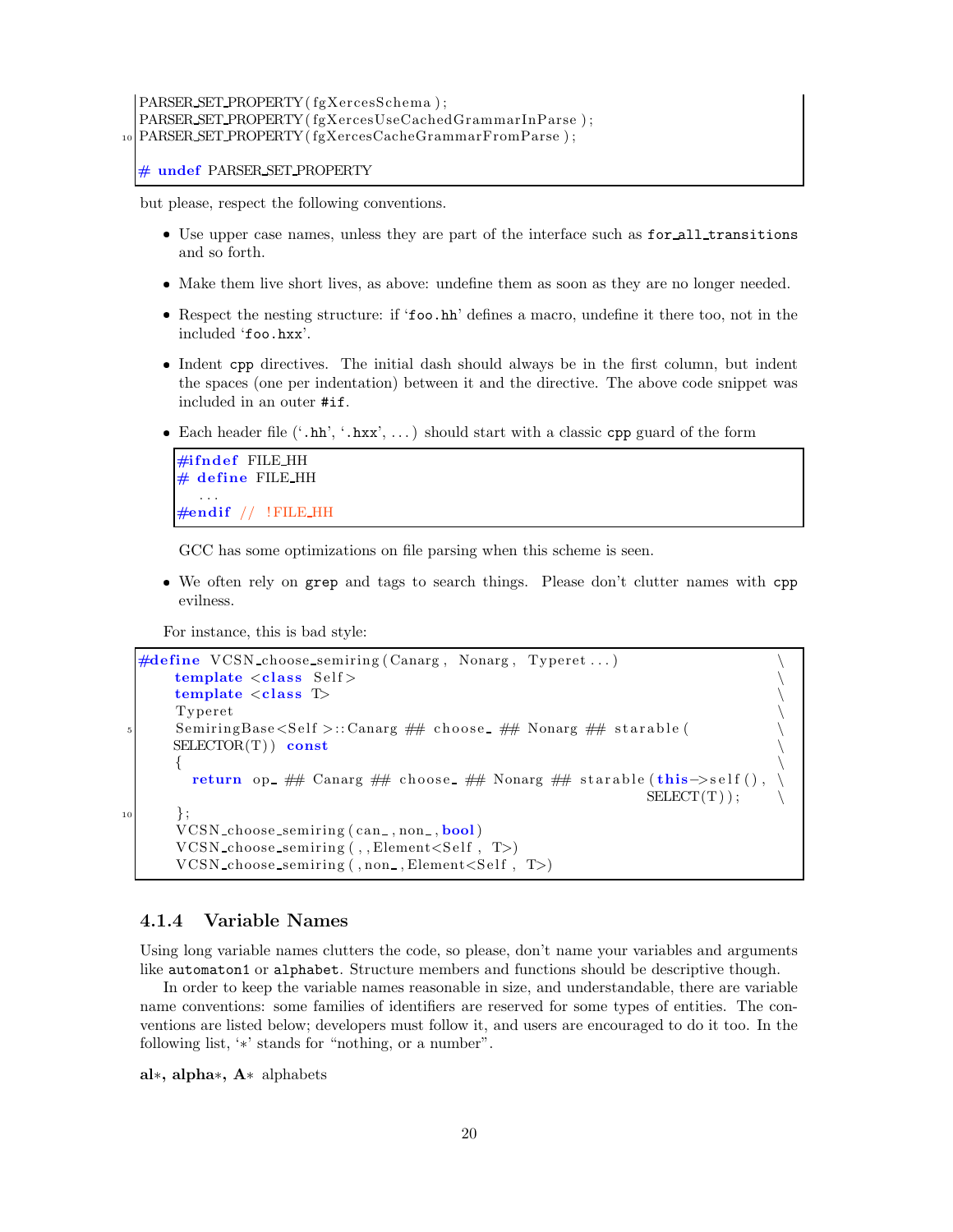- a∗, aut∗ automata (automaton t, etc.)
- t∗, tr∗ transitions
- p∗, q∗, r∗, s∗ states (hstate t)

Some variables should be consistently used to refer to some "fixed" values.

monoid identity The neutral for the monoid, the empty word.

monoid elt t monoid identity =  $a$ . series (). monoid (). empty -;

null series The null series, the 0, the identity for the sum.

```
series_setelt_t null-series = a.series(). zero.;
```
semiring elt zero The zero for the weights.

```
semiring elt_t semiring elt_zero = a. series (). semiring (). wzero =;
```
### 4.1.5 Commenting Code

Use Doxygen. Besides the usual interface description, the Doxygen documentation must include:

- references to the definitions of the algorithm, e.g., a reference to the "Éléments de la théorie des automates", or even an URL to a mailing-list archive.
- detailed description of the assumptions, or, if you wish, pre- and post-conditions.
- the name of the developer
- use the @pre and @post tags liberally.

Don't try to outsmart your tool, even though it does not use the words "param" and "arg" as we do, stick to its semantics (let alone to generate correct documentation without warnings). This is correct:

```
/*** Delete memory associated with a stream upon its destruction.
      @arg \ c T Type of the pointed element.
5 -
     -
 @param ev IO event . * @param io Related stream.
     * @param idx Index in the internal extensible array of a pointer to delete.
10 @see iomanip * @author Thomas Claveirole <thomas.claveirole@lrde.epita.fr>
     \ast /
    template < class T>
    void
    pword_delete(std::ios_base::event ev, std::ios_base &io, int idx);
```
while this is not:

 $/**$  ... \* @param T Type of the pointed element. \* @arg ev IO event. 5 -\* @arg io Related stream. \* @arg idx Index in the internal extensible array of a pointer to delete  $*$  ...  $*$  /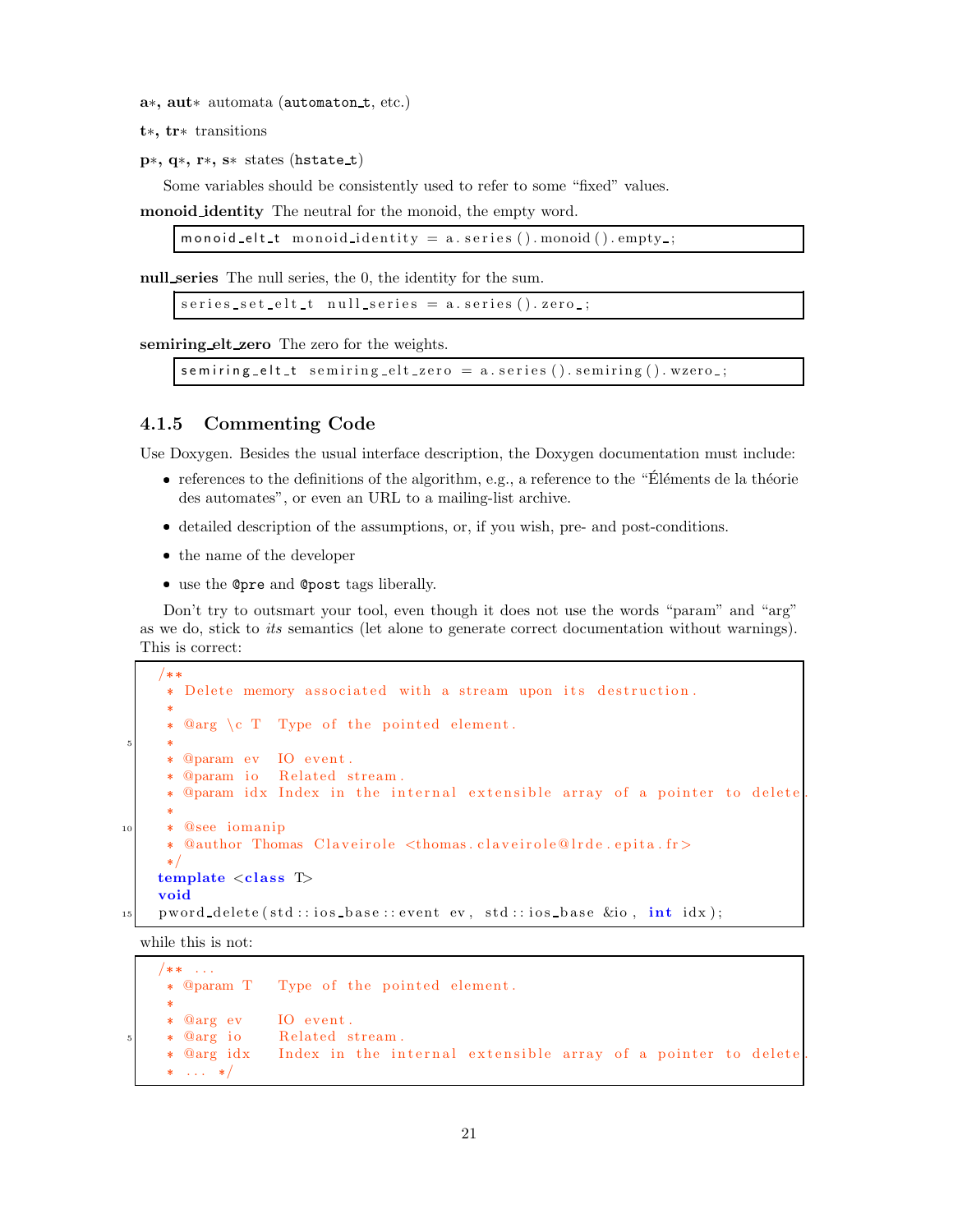### 4.1.6 Writing Algorithms

There is a number of requirement to be met before including an algorithms into the library:

Document the algorithm See Section 4.1.5.

Comment the code Especially if the code is a bit tricky, or smart, or avoids nasty pitfalls, it must be commented.

#### Bind the algorithm to TAF-Kit

Include tests See Section 4.1.7 for more details. Tests based on TAF-Kit are appreciated. Note that tests require test cases: to exercise an algorithm, not any automaton will do, try to find relevant samples. Again, ETA is a nice source of inspiration.

Complete the documentation The pre- and post-conditions should also be described here.

When submitting a patch, make it complete (i.e., including the aforementioned items), and provide a ChangeLog. See Le Guide du LRDE , section "La maintenance de projets" and especially "Ecrire un ChangeLog" for more details.

Because Vaucanson uses Trac, ChangeLog entries should explicit refer to tickets (e.g., "Fixing issue #38: implement is ambiguous"), and possible previous revisions (e.g., "Fix a bug introduced in [1224]").

### 4.1.7 Writing Tests

### 4.1.8 Mailing Lists

Vaucanson comes with a set of mailing lists:

vaucanson@lrde.epita.fr General discussions, feature request etc.

vaucanson-bugs@lrde.epita.fr To report errors in code, documentation, web pages, etc.

vaucanson-patches@lrde.epita.fr To submitted patches on code, documentation, and so forth.

vaucanson-private@lrde.epita.fr To contact privately the Vaucanson team.

Please, bear in mind that there are these lists have many readers, therefore this is a WORM medium: Write Once, Read Many. As a consequence:

Be complete.

One should not strive to understand what you are referring to, so always include proper references: URLs, Ticket numbers and summary, etc.

Be concise.

Write short, spell checked, understandable sentences. Reread yourself, remove useless words, be proud of what you wrote. Show respect to the reader. Spare us useless messages.

Be structured.

Quick and dirty replies with accumulated layers of replies at the bottom of the message is not acceptable. The right ordering is not the one that is the quickest to write, but the easiest to read.

Be attentive.

Lists are not write-only: consider the feedback that is given with respect.

As an example of what's not to be done, avoid answering to yourself to point out you made a spell mistake: we can see that, and that's a waste of time to read another message for that. Also, there is no hurry, it would probably be better to wait a bit to have a complete, well thought out, message, rather than a thread of 4 messages completing, contradicting, each other. Finally, if you still need to fix your message, supersede it, or even cancel it.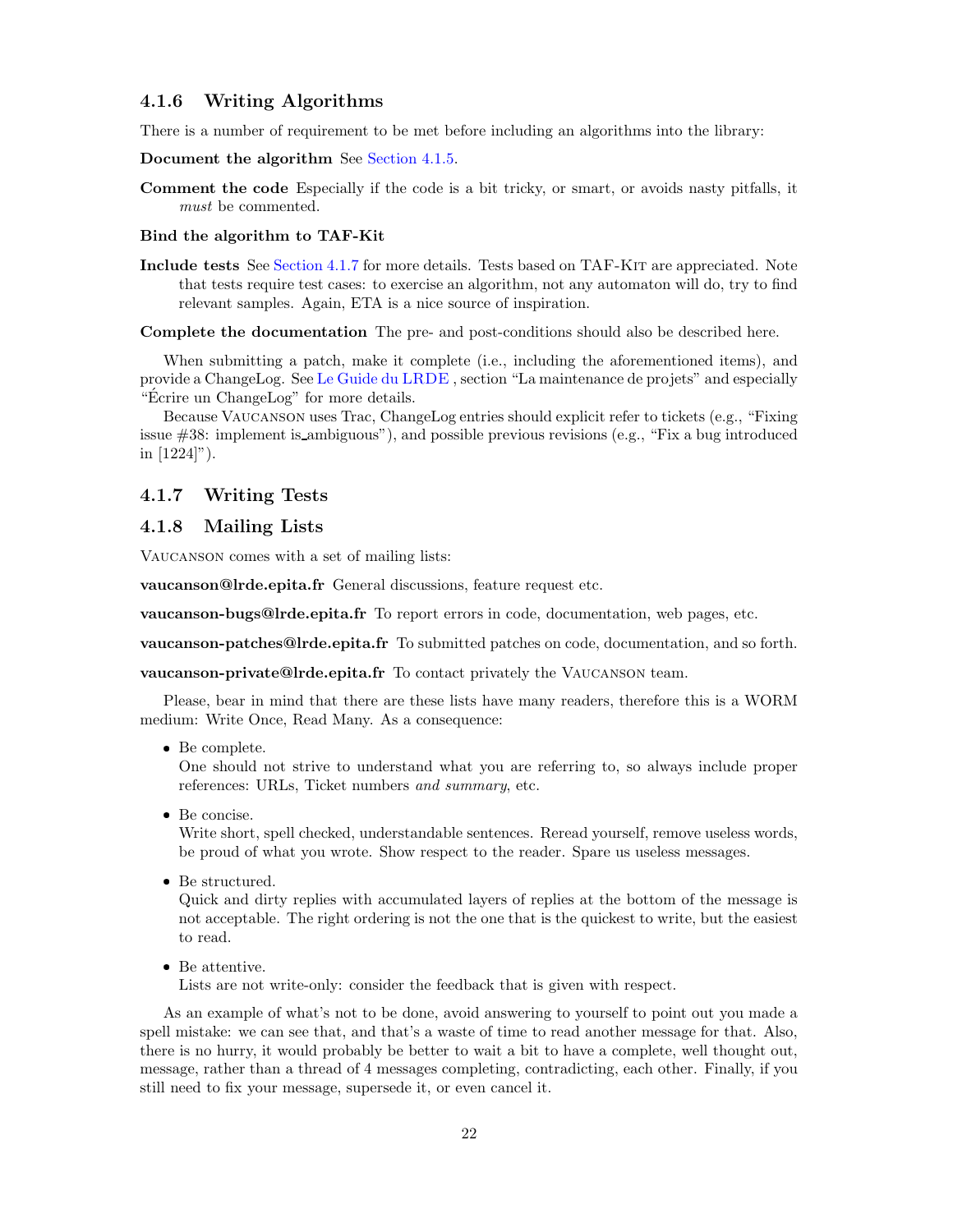### 4.2 Vaucanson I/O

January 2005

Here is some information about input and output of automata in Vaucanson.

### 4.2.1 Introduction

As usual, the structure of the data representing an automaton in a flat file is called the file format. There are several input and output formats for Vaucanson automata. Obviously:

- input formats are those that can be read from, i.e. from which an automaton can be loaded.
- output formats are those that can be written to, i.e. to which an automaton can be dumped.

Given these definitions, here is the meat:

- Vaucanson supports Graphviz (dot) as an output format. Most kinds of automata can be dumped as dot-files. Through the library this format is simply called dot.
- Vaucanson supports XML as an input and output format. Most kinds of automata can be read and written to and from XML streams, which Vaucanson does by using the Xerces-C++ library. Through the library this format is simply called xml.
- Vaucanson supports the FSM toolkit I/O format as an input and output format. This allows for basic FSM interaction. Only certain kinds of weighted automata can be meaningfully input and output with this format. Through the library this format is simply called fsm.
- Vaucanson supports a simple informative textual format as an input and output format. Most kinds of automata can be read and written to and from this format. Through the library this format is simply called simple.

### 4.2.2 Dot format

This format provides an easy way to produce a graphical representation of an automaton.

Output using this format can be given as input to the Graphviz dot command, which can in turn produce graphical representations in Encapsulated PostScript, PNG, JPEG, and many others.

It uses Graphviz' "directed graph" subformat.

If you want to see what it looks like go to the data/b subdirectory, build the examples and run them with the "dot" argument.

For Graphviz users:

Each graph generated by Vaucanson can be named with a string that also prefixes each state name. If done so, several automata can be grouped in a single graph by simply concatenating the Vaucanson outputs.

### 4.2.3 XML format

This format is intended to be an all-purpose strongly typed input and output format for automata. Using it requires:

- that the Xerces-C++ library is installed and ready to use by the  $C++$  compiler that is used to compile Vaucanson.
- configuring Vaucanson to use XML.
- computer resources and time.

What you gain: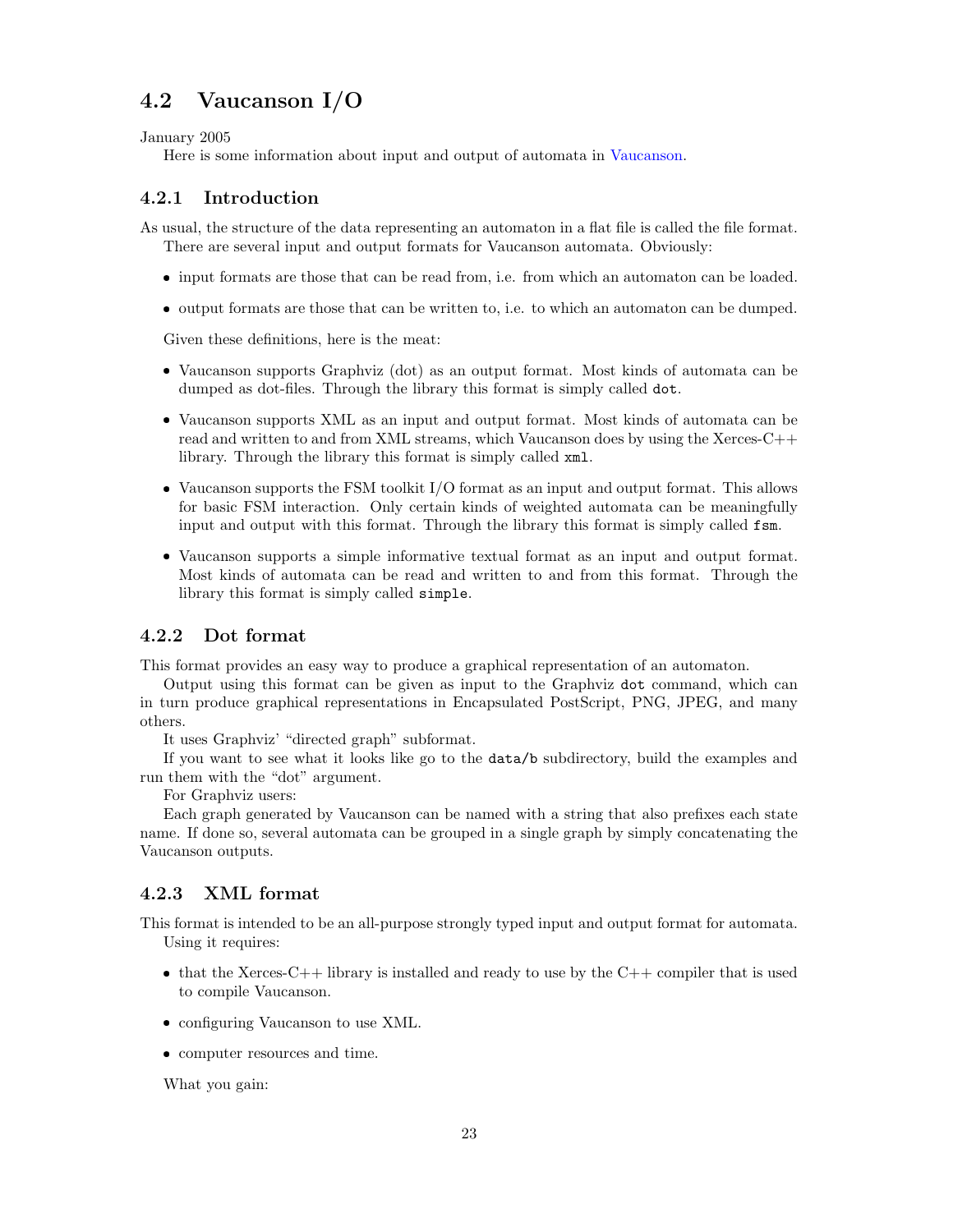support for the Greater and Better I/O format. See documentation in the doc/xml subdirectory for further information.

If you want to see what it looks like go to the data/b subdirectory, build the examples and run them with the xml argument.

### 4.2.4 FSM format

This format is intended to provide a basic level of compatibility with the FSM tool kit. (FIXME: references needed)

Like FSM, support for this format in Vaucanson is limited to deterministic automata. It probably does not work with transducers, either.

It is not meant to be used that much apart from performance comparison with FSM. Some code exists to simulate FSM, in src/demos/utilities/fsm.

If you want to see what it looks like go to the data/b, build the examples and run them with the fsm argument.

### 4.2.5 Simple format

Initially intended to be a quick and dirty debugging input and output format, this format actually proves to be a useful, compact and efficient textual representation of automata.

Advantages over XML:

- does not require additional 3rd party software,
- simple and efficient (designed to be read and written to streams with very low memory footprint and minimum complexity),
- less bytes in file,
- not strongely typed (can be dumped from one automaton type and loaded to another).

Drawbacks from XML:

- not strongely typed (one cannot know what automaton type to build by only looking at the raw data).
- currently does not (probably) support transducers.

If you want to see what it looks like go to the data/b, build the examples and run them with the simple argument.

### 4.2.6 Using input and output

The library provides an infrastructure for generic  $I/O$ , which (hopefully) will help supporting more formats in the future.

The basis for this infrastructure is the way a developer  $C++$  using the library will use it:

```
#include <vaucanson/tools/io.hh>
/* to save an automaton */output_stream << automaton_saver(automaton, converter, format)
/* to load an automaton */input_stream >> automaton_loader (automaton, converter, format, merge_states)
```
Where:

5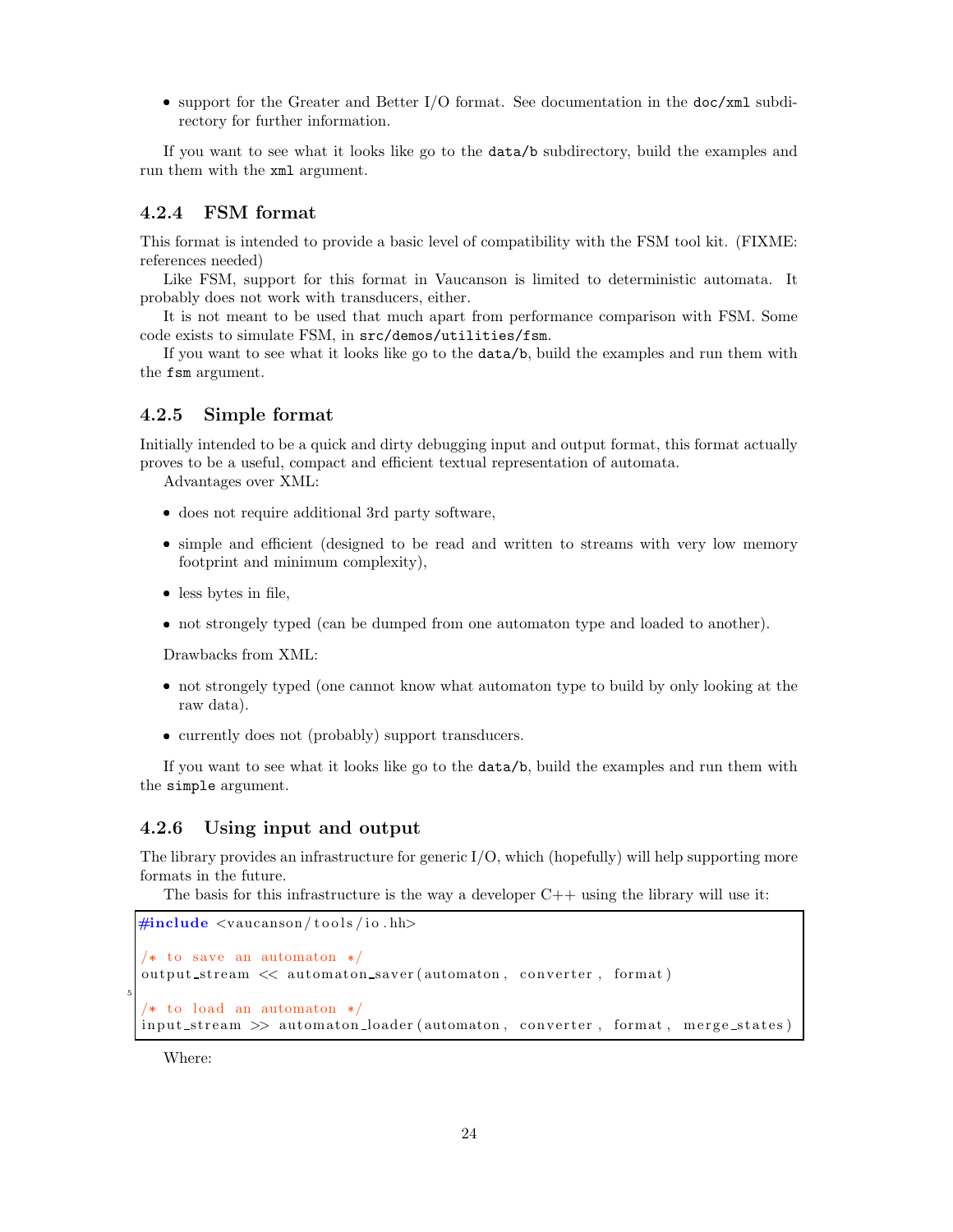- automaton is the automaton undergoing input or output. Note that the object must already be constructed, even to be read into.
- converter is a helper class that is able to convert automaton transitions to character strings and possibly vice-versa.
- format is a helper class that is able to convert the automaton to (and possibly from) a character string, using the converter as an argument.
- merge states is an optional argument that should be omitted in most cases. For advanced users, it allows loading a single automaton from several different streams that share the same state set.

#### About converters

The converter argument is mandatory. There are several converter types already available in Vaucanson. See below.

An I/O converter is a function object with one or both of the following:

- an operation that takes an automaton, a transition label and converts the transition label to a character string (std::string). This is called the output conversion.
- an operation that takes an automaton, a character string and converts the character string to a transition label. This is called the input conversion.

Vaucanson already provides these converters:

- vcsn::io::string out, bundled with io.hh. Provides the output conversion only. Uses the C++ operator << to create a textual representation of transition labels. Should work with all label types.
- vcsn::io::usual converter exp, defined in tools/usual io.hh. Provides both input and output conversions. Uses the C++ operator << to create a textual representation of transition labels, but requires also that algebra::parse can read back that representation into a variable of the same type. It is mostly used for generalized automata where transitions are labeled by rational expressions, hence the name.
- vcsn::io::usual converter poly<ExpType>, defined in tools/usual io.hh. Provides both input and output conversions. Converts transition labels to and from ExpType before (after) doing I/O. The implementation is meant to be used when labels are polynoms, and using the generalized (expression) type as ExpType.

Notes about XML and converters When the XML I/O format was implemented, the initial converter system was not used. Instead a specific converter system was re-designed specifically for this format.

(FIXME: explain why!)

(FIXME: why hasn't the generic converter for XML been ported back to fsm and simple formats?)

Because of this, when using XML I/O the "converter" argument is completely ignored by the format processor. Usually you can see vcsn::io::string output mentioned.

(FIXME: this is terrible! it must be patched to use an empty vcsn::io::xml converter placeholder or something like it).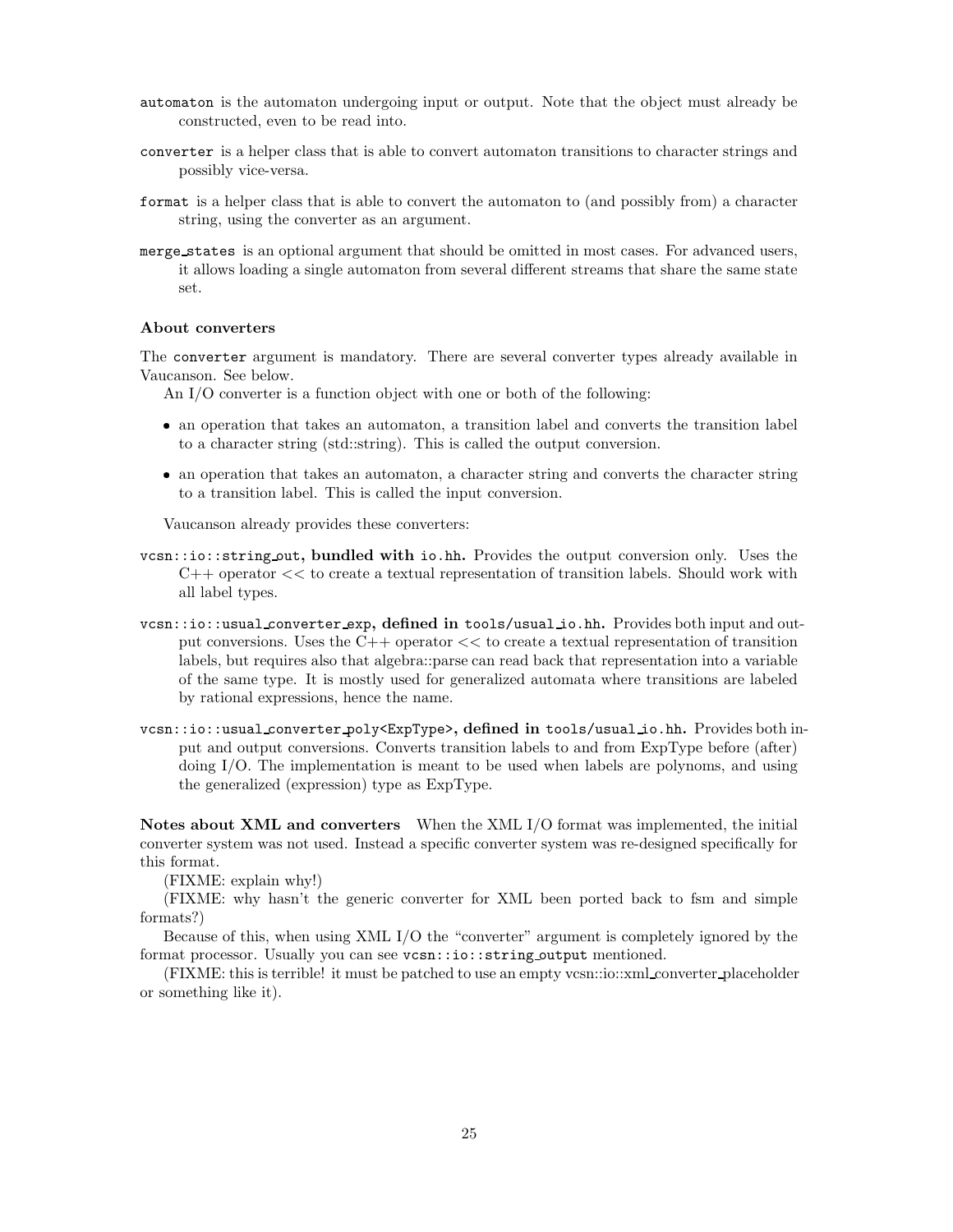#### About formats

The format argument is mandatory. It specifies an instance of the object in charge of the actual input or output.

- A format object is a function object that provides one or both the following operations:
- an operation that takes an output stream, the caller automaton saver object, and the converter object. This is called the output operation.
- an operation that takes an input stream and the caller automaton loader object. This is called the input operation. Note that this operation does not uses the converter object, because it should call back the automaton loader object to actually perform string to transition label conversions.

Format objects may require arguments to be constructed, such as the title of the automaton in the output.

Format objects for a format should be defined in a tools/xxx\_format.hh file. Vaucanson provides the following format objects:

- vscn::io::dot(const std::string& digraph title), in tools/dot format.hh. Provides an output operation for the Graphviz dot subformat. The title provided when buildint the dot object in Vaucanson becomes the title of the graph in the output data and a prefix for state names. Therefore the title must contain only alphanumeric characters or the underscore  $($ ), and no spaces.
- $vcsn::isimple(),$  in tools/simple format.hh. Provides both input and output operations for a simple text format.
- vcsn::xml::XML(const std::string& xml title), in xml/XML.hh. Provides both input and output operations for the Vaucanson XML I/O format.

(FIXME: why not tools/xml format.hh with proper includes of headers in xml/?) (FIXME: really the FSM format should have a format object too.)

### 4.2.7 Examples

Create a simple dot output for an automaton a1:

```
std::ofstream~four("output.dot");fout \ll automaton_saver(a1, vcsn::io::string_output(), vcsn::io::dot("a1"));
four.close()
```
Output automaton a1 to XML, read it back into another automaton a2 (possibly of another type):

```
std::ofstream~four('"file.xml");
fout \ll automaton saver (a1, NULL, vcsn::xml::XML());
four.close()\mathsf{std} :: \mathsf{ifstream}\ \mathsf{fin}\ (\text{"file.xml"}\ );
fin \gg automaton\_loader(a2, NULL, vcsn::xml::XML());
fin.close()
```
Do the same, but this time using the simple format. The automata are generalized, i.e. labeled by expressions:

```
std::ofstream~four('file.txt");fout \ll automaton_saver(a1, vcsn::io::usual_converter_exp(), vcsn::io::simple());
four.close()
```